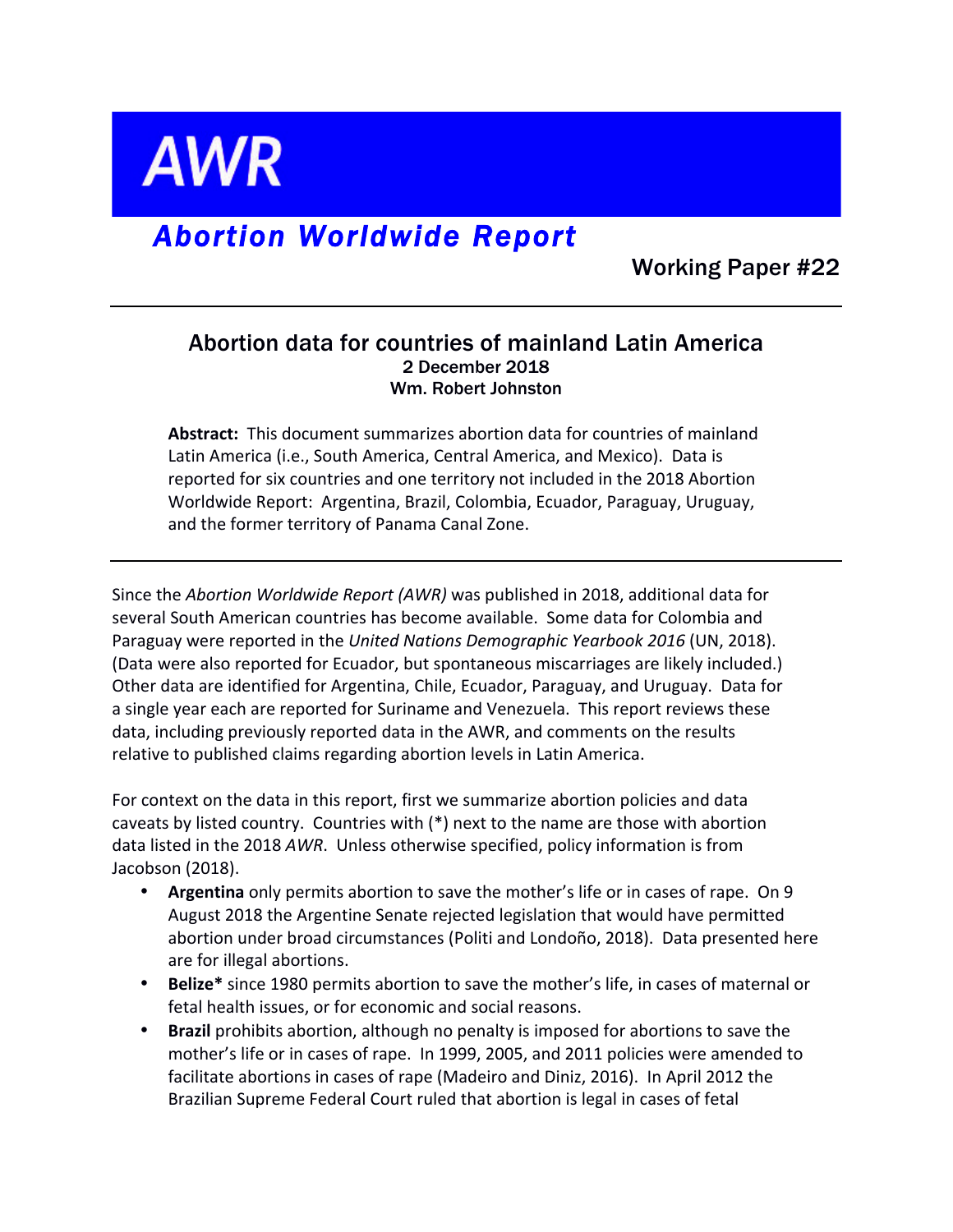anencephaly, a condition sometimes occurring in pregnancies involving Zika infection.

- Chile<sup>\*</sup> permitted "therapeutic abortion" until 1989 when all abortions were banned. In September 2017 legislation went into effect permitting abortion in cases of risk to the mother's life, fetal health, and rape (Reuters, 2017).
- **Colombia** banned all abortions until 2006, when abortion was legalized in cases of threat to the mother's life, maternal health, or rape/incest.
- **Costa Rica**\* permits abortion in cases of risk to the mother's life or maternal health.
- **Ecuador** prohibited abortion until January 2014 when the law was revised to permit abortion in cases of risk to the mother's life, maternal physical or mental health, or rape (MSPE, 2015). However, large numbers of reported "justified medical abortions" for 2004-2014 imply the law was not enforced. Data presented here are estimates for medical abortions based on total abortions for 2004-2014, and the assumption that such abortions are proportional to sales of misoprostol as reported in (Ortiz-Prado et al., 2017). The UN Demographic Yearbook 2016 (UN, 2018) reported abortion data for Ecuador for 2012-2015, but these figures include spontaneous miscarriages (Ortiz-Prado et al., 2017) and likely only a small fraction are induced abortions.
- **French Guiana**\* is an overseas department of France; abortion is legal on demand.
- Guyana<sup>\*</sup> banned abortion until 1995 (though the law was rarely enforced). Since 1995 abortion is permitted for any reason in the first 8 weeks, and later in pregnancy it is only permitted in cases of maternal or fetal health issues.
- Mexico<sup>\*</sup> has varying abortion policies as they are set at the state level. Mexico City (formerly Distrito Federal) since 2007 has permitted abortion on demand in the first 12 weeks of pregnancy, and nearly all reported abortions have occurred there. About 29% of abortions in the Federal District in 2007-2017 were for residents of other states of Mexico (CDMX, 2018). Of 31 Mexican states, all permit abortion in cases of rape, all but three permit abortion to save the mother's life, 14 permit it in cases of fetal health, and one (Yucatan) permits it for economic reasons (Becker and Olavarrieta, 2013).
- **Panama**<sup>\*</sup> only permits abortion to save the mother's life, in cases of rape, or in cases of fetal health issues.
- **Panama Canal Zone** was a territory of the United States until 1979 when it was transferred to Panama. Legal abortions were reported for 1970-1978.
- **Paraguay** permits abortion only to save the mother's life. Reported abortion data are incomplete as private abortions are not included (it is unclear if miscarriages are excluded).
- **Suriname** permits abortion only in cases of risk to the mother's life. Data are reported for only a single year: 262 abortions in 1994, corresponding to 3.02% of known pregnancies (excluding miscarriages) and an abortion rate of 2.60 per 1,000 women ages 15-44.
- Uruguay in October 2012 legalized abortion on demand during the first 12 weeks of pregnancy and for more limited reasons later in pregnancy (Wood et al., 2016).
- Venezuela permits abortion only to save the mother's life. Data are reported for only a single year:  $3,085$  abortions in 1968, corresponding to 0.80% of known pregnancies (excluding miscarriages) and an abortion rate of 1.42 per 1,000 women ages 15-44.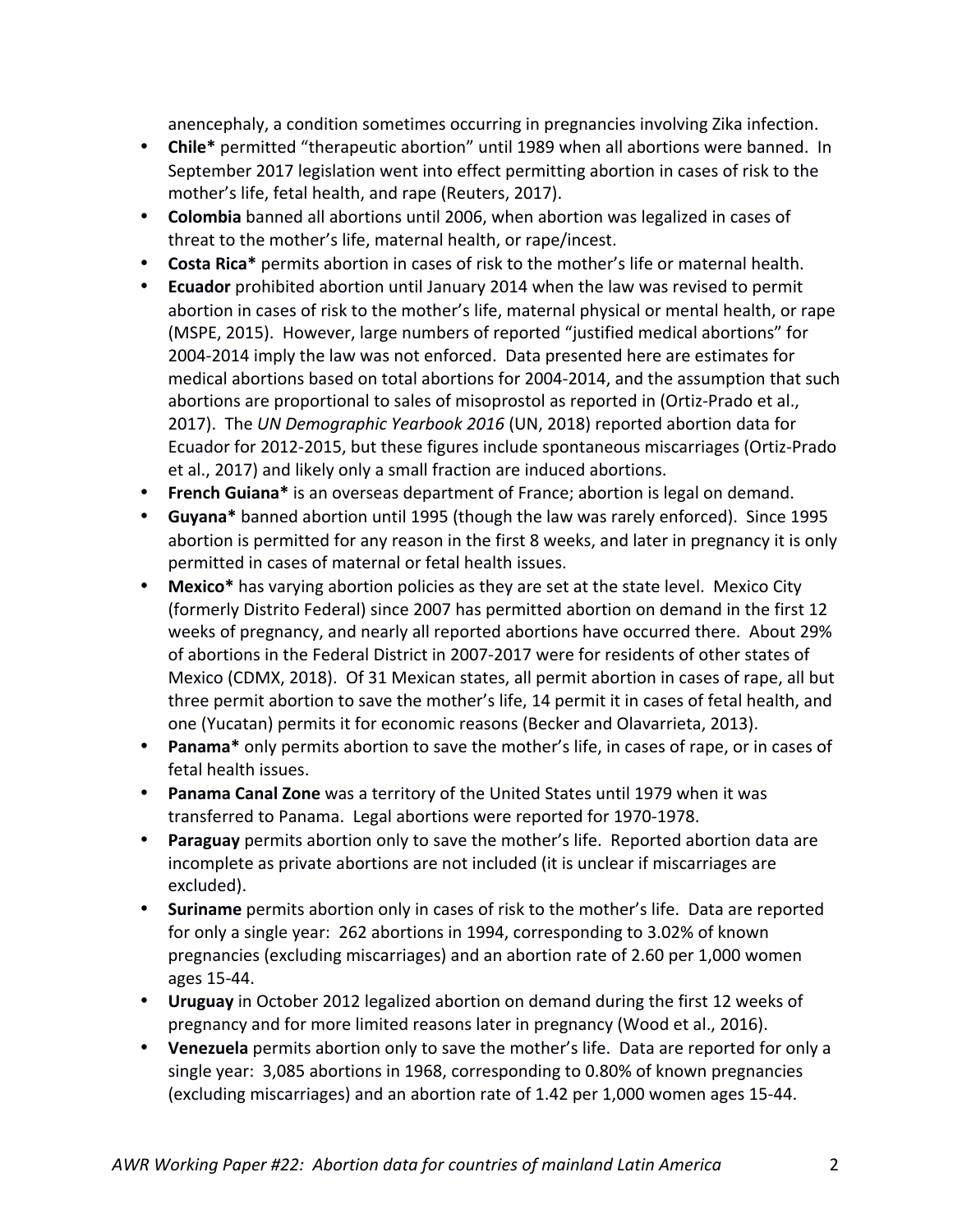Tables 1-6 (at the end of this report) summarize reported abortions, abortion percentages, and abortion rates for the countries listed above, excepting Suriname and Venezuela (for each of those two countries see above for the single year of available data). These data plus additional data (e.g., live births, fetal losses) are available on country pages at *Johnston's Archive* (Johnston, 2018). Figures 1 and 2 below show abortion percentages and rates, respectively, for selected countries and regions.



Figure 1. Abortion percentages for 8 Latin American countries plus Panama Canal Zone and Mexico City (Distrito Federal).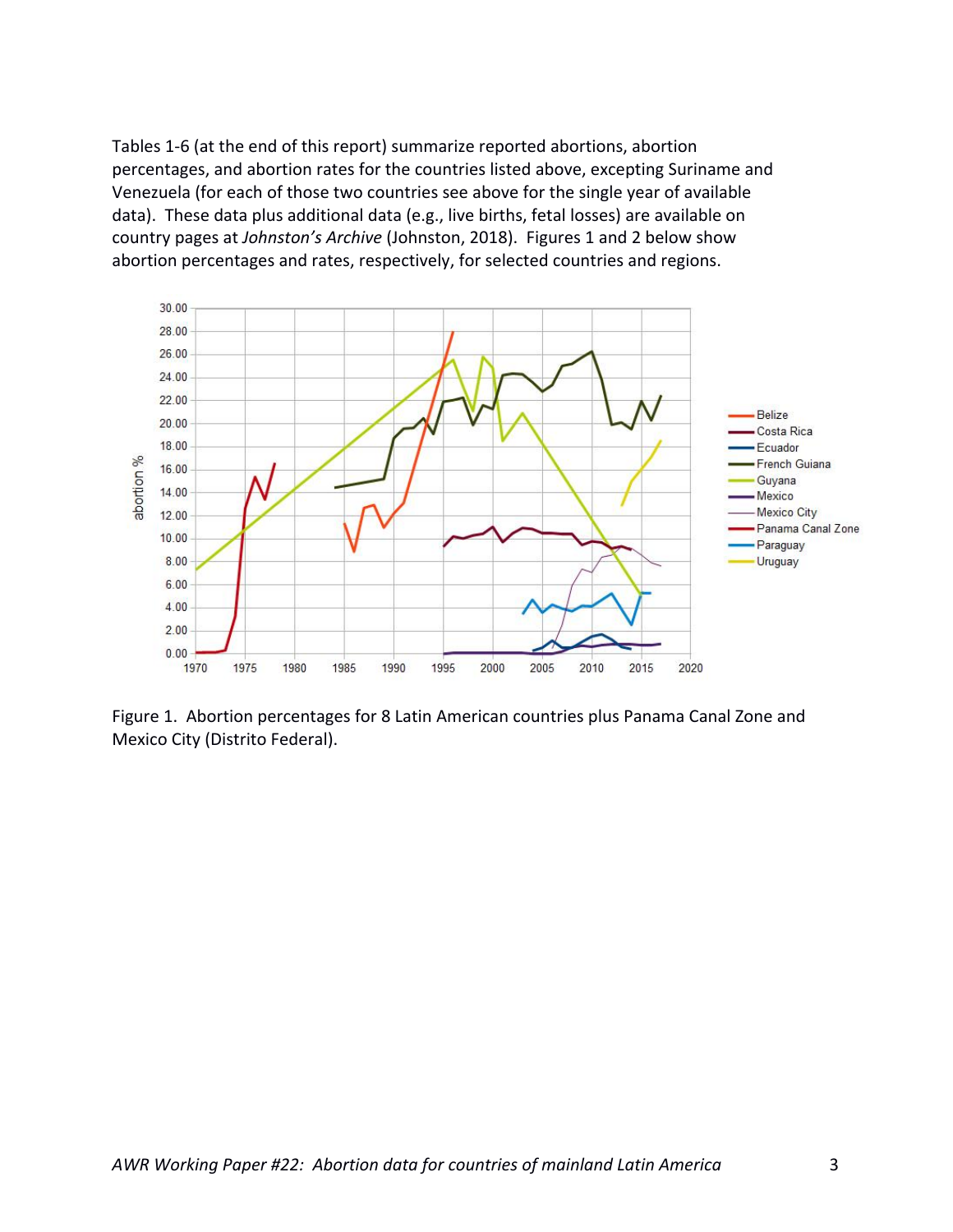

Figure 2. Abortion rates for 8 Latin American countries plus Panama Canal Zone and Mexico City (Distrito Federal). Dashed lines show regional estimates by Sedgh et al. (2016). Abortion advocates claim that illegal abortions throughout Latin America are far higher than indicated in these reported figures. For example, Sedgh et al. (2016) (hereafter S16) claimed abortion rates that imply over 40% of pregnancies in South America are aborted, and over 25% in Mexico/Central America. Such claims have been refuted in general (e.g., Antkowiak and O'Bannon, 2003; Johnston, 2017) and in particular (e.g., Koch et al. 2012a, 2012b, 2012c). Unreported legal abortions as well as illegal abortions certainly occur in large numbers in most of these countries, but the extremely high claims by abortion advocates are implausible. Figure 2 shows the S16 claims for Latin American abortion rates compared to reported abortion rates for 10 countries and other areas. The S16 estimates are comparable to the highest observed rates which are in countries with broadly permitted abortion—Belize, French Guiana and Guyana. But in other cases of broadly permitted abortion, abortion rates are far lower: 14 per 1,000 women in Uruguay, 5 per 1,000 women in Mexico City (limiting to data for Mexico City residents), and 12 per 1,000 women in the former Panama Canal Zone. These cases tend to refute claims of uniformly high abortion rates. In locations where abortion is permitted only for limited reasons, observed abortion rates are more typically 1-6 per 1,000 women.

#### **References (cited in text)**

- Antkowiak, Laura, and Randall K. O'Bannon, 2003, "World abortion estimates: An audit, Part I-What are the numbers, and where do they come from?," *National Right to Life News*, on line at *NRLC* [http://www.nrlc.org/archive/news/2003/NRL02/laura.html].
- Becker, Davida, and Claudia Díaz Olavarrieta, 2013, "Decriminalization of abortion in Mexico City: The effects on women's reproductive rights," American Journal of Public Health, 103(4):590-593.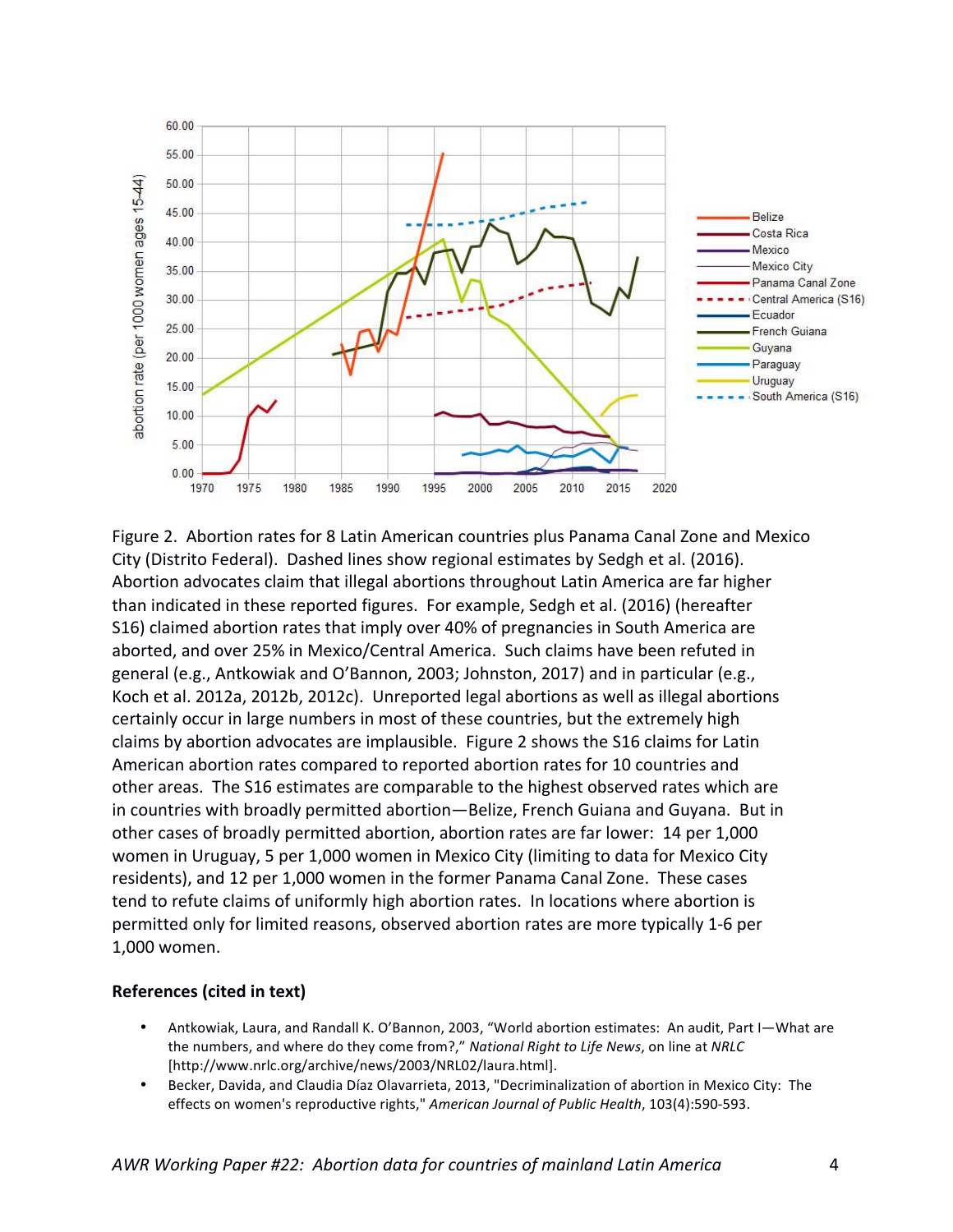- CDMX, 2018, "Programas especiales," *CDMX*, on line [http://data.salud.cdmx.gob.mx/portal/media/agenda\_2017/pdfs/8SN/programas.pdf].
- Jacobson, Thomas W., 2018, "National policies protecting life or authorizing abortion," in *Abortion Worldwide Report: 1 Century, 100 Nations, 1 Billion Babies, ed. by Thomas W. Jacobson and Wm. Robert* Johnston, GLC Publ. (West Chester, OH).
- Johnston, Wm. Robert, 6 Jan. 2017, Comparison of Abortion Worldwide Report figures to published estimates of global abortions, AWR Working Paper #15, on line, *Global Life Campaign* [https://www.globallifecampaign.com/abortion-worldwide-report].
- Johnston, Wm. Robert, Dec. 2018, "Abortion statistics and other data: Historical abortion statistics by country," Johnston's Archive, on line [http://www.johnstonsarchive.net/policy/abortion/index.html#ST].
- Koch, E., J. Thorp, M. Bravo, S. Gatica, C. X. Romero, H. Aguilera, and I. Ahlers (2012a), Women's educational level, maternal health facilities, abortion legislation and maternal deaths: A natural experiment in Chile from 1957 to 2007, *PLoS ONE* 7(5):e36613 [doi:10.1371/journal.pone.0036613].
- Koch, E., J. Thorp, M. Bravo, and S. Gatica, on behalf of the CMMRI (2012), Response to Guttmacher Institute criticisms by Koch et al. on the impact of abortion restrictions on maternal mortality in Chile, on line at *Scribd* [https://www.scribd.com/document/94847841/Response-to-Guttmacher-Institutecriticisms-by-Koch-et-al-on-the-Impact-of-Abortion-Restrictions-on-Maternal-Mortality-in-Chile].
- Koch, E., P. Aracena, S. Gatica, M. Bravo, A. Huerta-Zepeda, and B. C. Calhoun (2012c), Fundamental discrepancies in abortion estimates and abortion-related mortality: A reevaluation of recent studies in Mexico with special reference to the International Classification of Diseases, *International Journal of Women's Health*, 2012:4:613-623.
- Madeiro, Alberto Pereira, and Debora Diniz, 2016, "Legal abortion services in Brazil—a national study," *Ciencia & Saude Coletiva*, 21(2):563-572.
- Ministerio de Salud Pública del Ecuador, 2015, "Atención del aborto terapéutico, Guía de Práctica Clínica," *Ministerio de Salud Pública*, on line [https://www.salud.gob.ec/wp-content/uploads/2016/09/Abortoterap%C3%A9utico.pdf].
- Ortiz-Prado, Esteban, Katherine Simbana, Lenin Gomez, Anna M. Stewart-Ibarra, Lisa Scott, and Gabriel Cevallos-Sierra, 2017, Abortion, an increasing public health concern in Ecuador; a 10-year populationbased analysis, *Pragmatic and Observational Research*, 8:129-135.
- Politi, Daniel, and Ernesto Londoño, 9 Aug. 2018, "Argentina's senate narrowly rejects legalizing abortion," *New York Times*, on line [https://www.nytimes.com/2018/08/09/world/americas/argentina-abortionvote.html].
- Reuters, 19 July 2017, "Chile passes bill to legalize abortion in certain cases," The Guardian, on line [https://www.theguardian.com/world/2017/jul/19/chile-abortion-mother-rape-life-legalization].
- United Nations Department of Economic and Social Affairs, 2018, "Table 13. Legally induced abortions 2007-2016," United Nations Statistics Division, on line [https://unstats.un.org/unsd/demographicsocial/products/dyb/documents/dyb2016/table13.pdf].
- Wood, Susan, Lilian Abracinskas, Sonia Correa, and Mario Pecheny, 2016, "Reform of abortion law in Uruguay: Context, process and lessons learned," Reproductive Health Matters, 24(48):102-110.

### Table 1: Reported abortions for Argentina, Brazil, Colombia, Ecuador, Paraguay, **Uruguay, and Panama Canal Zone.**

| year | Argentina | <b>Brazil</b> | Colombia | Ecuador | Panama Canal Zone | Paraguay | <b>Uruguay</b> |
|------|-----------|---------------|----------|---------|-------------------|----------|----------------|
| 1970 |           |               |          |         |                   |          |                |
| 1971 |           |               |          |         |                   |          |                |
| 1972 |           |               |          |         |                   |          |                |
| 1973 |           |               |          |         |                   |          |                |
| 1974 |           |               |          |         | 21                |          |                |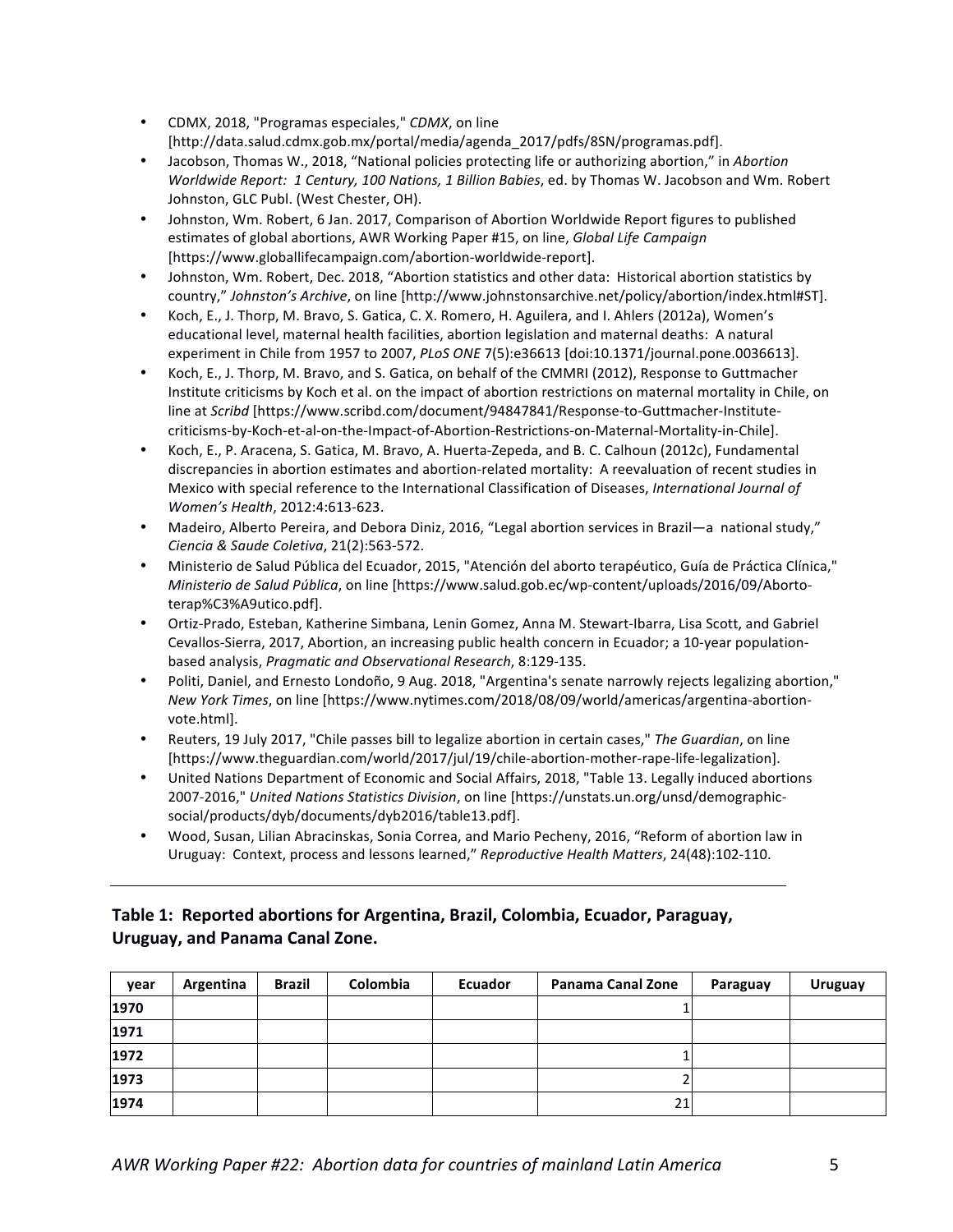| 1975   |    |              |       |          | 84  |       |       |
|--------|----|--------------|-------|----------|-----|-------|-------|
| 1976   |    |              |       |          | 98  |       |       |
| 1977   |    |              |       |          | 87  |       |       |
| 1978   |    |              |       |          | 104 |       |       |
| $\sim$ |    |              |       |          |     |       |       |
| 1998   |    |              |       |          |     | 3,617 |       |
| 1999   |    |              |       |          |     | 4,180 |       |
| 2000   |    | 8            |       |          |     | 3,913 |       |
| 2001   |    |              |       |          |     | 4,407 |       |
| 2002   |    | $\mathbf{1}$ |       |          |     | 5,115 |       |
| 2003   |    | 3            |       |          |     | 4,850 |       |
| 2004   | 94 | 6            |       | (700)    |     | 6,328 |       |
| 2005   | 79 | 18           |       | (1,400)  |     | 4,822 |       |
| 2006   | 93 | 9            |       | (3,300)  |     | 5,050 |       |
| 2007   | 74 | 56           |       | (1,600)  |     | 4,585 |       |
| 2008   | 62 | 3,000        | 322   | (1,600)  |     | 4,020 |       |
| 2009   | 87 | 1,831        | 69    | (2,300)  |     | 4,520 |       |
| 2010   | 68 | 1,693        | 81    | (3,400)  |     | 4,353 |       |
| 2011   | 73 | 1,504        | 120   | (4,000)  |     |       |       |
| 2012   | 33 | 1,655        | 209   | (3,800)  |     | 6,579 |       |
| 2013   | 50 | 1,543        | 628   | (1,700)  |     |       | 7,171 |
| 2014   |    | 1,612        | 873   | (1, 200) |     | 3,021 | 8,537 |
| 2015   |    | 1,704        | 3,100 |          |     | 7,411 | 9,362 |
| 2016   |    | 1,680        |       |          |     | 7,156 | 9,719 |
| 2017   |    | 1,636        |       |          |     |       | 9,830 |

## Table 2: Reported abortions for Belize, Chile, Costa Rica, French Guiana, Guyana, **Mexico, and Panama.**

| year | <b>Belize</b> | Chile | <b>Costa Rica</b> | <b>French Guiana</b> | Guyana | <b>Mexico</b> | Panama |
|------|---------------|-------|-------------------|----------------------|--------|---------------|--------|
| 1964 |               | 63    |                   |                      |        |               |        |
| 1965 |               |       |                   |                      |        |               |        |
| 1966 |               | 38    |                   |                      |        |               |        |
| 1967 |               |       |                   |                      |        |               |        |
| 1968 |               |       |                   |                      |        |               |        |
| 1969 |               |       |                   |                      |        |               |        |
| 1970 |               |       |                   |                      | 1,868  |               |        |
| 1971 |               |       |                   |                      |        |               |        |
| 1972 |               |       |                   |                      |        |               | 7      |
| 1973 |               |       |                   |                      |        |               | 14     |
| 1974 |               |       |                   |                      |        |               | 16     |
| 1975 |               |       |                   |                      |        |               | 38     |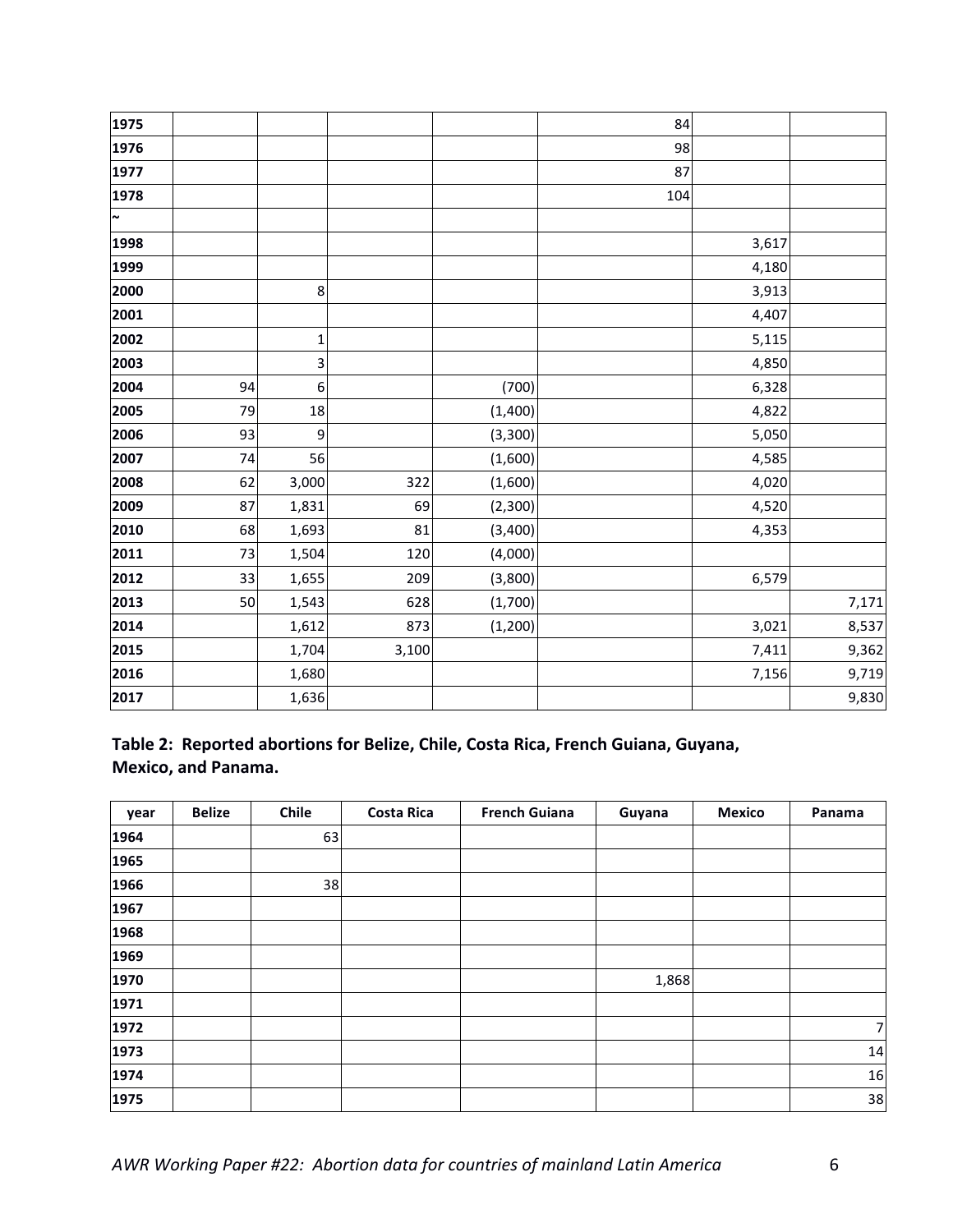| 1976 |       |     |       |       |       |        |                  |
|------|-------|-----|-------|-------|-------|--------|------------------|
| 1977 |       |     |       |       |       |        | 7                |
| 1978 |       |     |       |       |       |        | $\boldsymbol{6}$ |
| 1979 |       |     |       |       |       |        | 11               |
| 1980 |       |     |       |       |       |        | 26               |
| 1981 |       |     |       |       |       |        | 11               |
| 1982 |       |     |       |       |       |        | 12               |
| 1983 |       |     |       |       |       |        |                  |
| 1984 |       |     |       | 388   |       |        |                  |
| 1985 | 760   |     |       |       |       |        |                  |
| 1986 | 599   | 47  |       |       |       |        |                  |
| 1987 | 890   | 47  |       |       |       |        |                  |
| 1988 | 941   | 49  |       |       |       |        |                  |
| 1989 | 825   | 42  |       | (570) |       |        |                  |
| 1990 | 1,001 | 29  |       | 833   |       |        |                  |
| 1991 | 990   | 67  |       | 955   |       |        |                  |
| 1992 |       |     |       | 989   |       |        |                  |
| 1993 |       |     |       | 1,060 |       |        |                  |
| 1994 |       |     |       | 1,001 |       |        |                  |
| 1995 |       |     | 8,253 | 1,197 |       | 463    |                  |
| 1996 | 2,603 |     | 9,009 | 1,236 | 7,711 | 2,724  |                  |
| 1997 |       |     | 8,705 | 1,270 | 6,614 | 2,938  |                  |
| 1998 |       |     | 8,850 | 1,166 | 5,591 | 3,189  |                  |
| 1999 |       |     | 9,160 | 1,353 | 6,249 | 3,486  |                  |
| 2000 |       | 46  | 9,711 | 1,409 | 6,104 | 3,281  | 11               |
| 2001 |       | 31  | 8,220 | 1,643 | 4,977 | 3,120  |                  |
| 2002 |       | 7   | 8,332 | 1,699 |       | 3,223  |                  |
| 2003 |       | 29  | 8,967 | 1,783 | 4,500 | 3,486  |                  |
| 2004 |       |     | 8,801 | 1,646 |       | 752    |                  |
| 2005 |       |     | 8,411 | 1,772 |       | 735    |                  |
| 2006 |       |     | 8,367 | 1,914 |       | 799    |                  |
| 2007 |       |     | 8,504 | 2,132 |       | 4,799  |                  |
| 2008 |       |     | 8,733 | 2,106 |       | 13,404 |                  |
| 2009 |       |     | 7,848 | 2,143 |       | 16,475 |                  |
| 2010 |       |     | 7,697 | 2,169 |       | 16,945 |                  |
| 2011 |       |     | 7,882 | 1,956 |       | 20,319 |                  |
| 2012 |       |     | 7,405 | 1,644 |       | 20,485 |                  |
| 2013 |       |     | 7,283 | 1,630 |       | 20,765 |                  |
| 2014 |       |     | 7,137 | 1,600 |       | 20,559 |                  |
| 2015 |       |     |       | 1,917 | 800   | 18,942 |                  |
| 2016 |       |     |       | 1,852 |       | 18,104 |                  |
| 2017 |       | 111 |       |       |       | 17,595 |                  |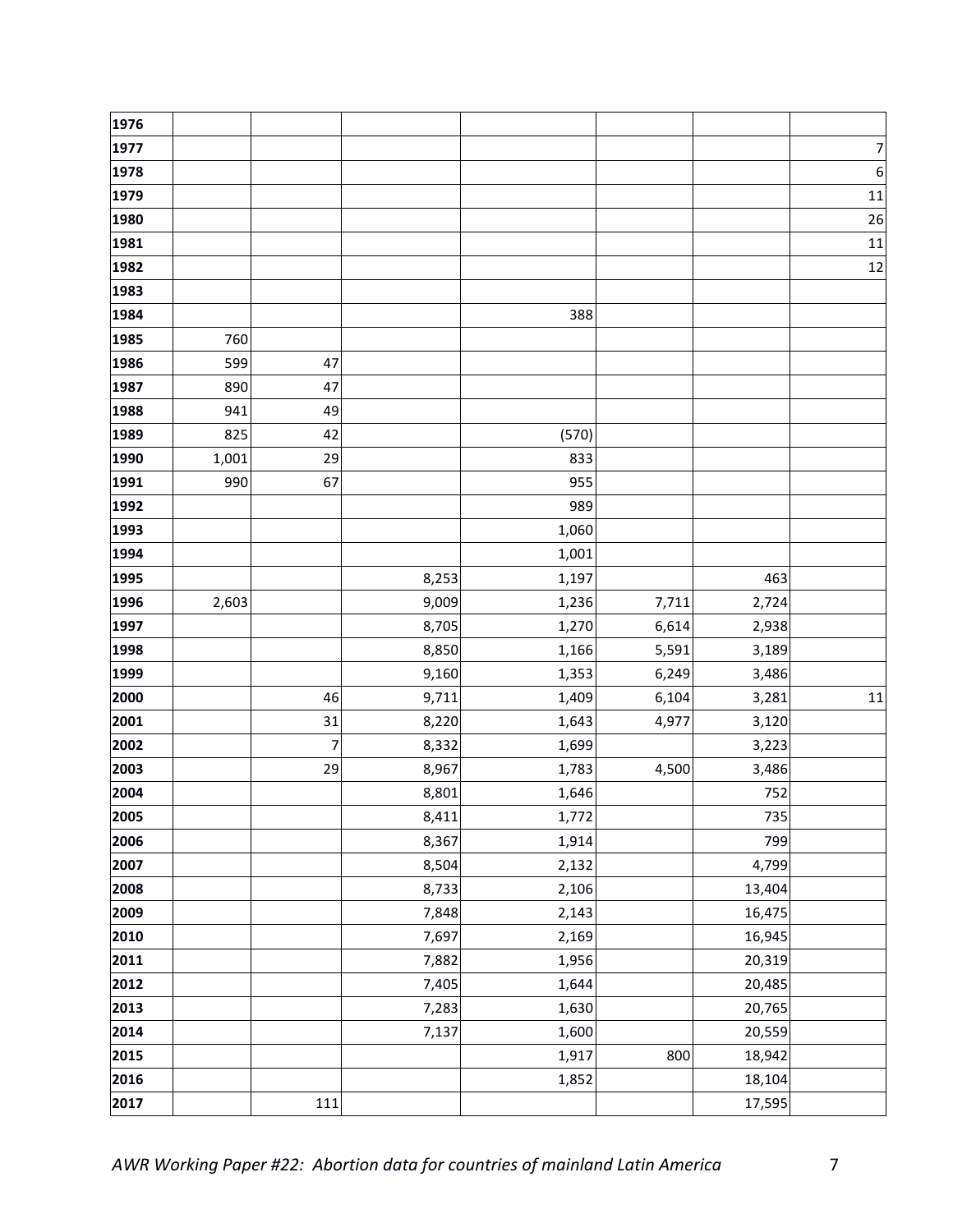## Table 3: Abortion percentages (abortions as a percentage of total live births plus abortions) for Argentina, Brazil, Colombia, Ecuador, Paraguay, Uruguay, and Panama **Canal Zone.**

| year   | Argentina | <b>Brazil</b> | Colombia | <b>Ecuador</b> | <b>Panama Canal Zone</b> | Paraguay | <b>Uruguay</b> |
|--------|-----------|---------------|----------|----------------|--------------------------|----------|----------------|
| 1970   |           |               |          |                | 0.14                     |          |                |
| 1971   |           |               |          |                |                          |          |                |
| 1972   |           |               |          |                | 0.15                     |          |                |
| 1973   |           |               |          |                | 0.32                     |          |                |
| 1974   |           |               |          |                | 3.28                     |          |                |
| 1975   |           |               |          |                | 12.65                    |          |                |
| 1976   |           |               |          |                | 15.38                    |          |                |
| 1977   |           |               |          |                | 13.43                    |          |                |
| 1978   |           |               |          |                | 16.61                    |          |                |
| $\sim$ |           |               |          |                |                          |          |                |
| 2003   |           |               |          |                |                          | 3.45     |                |
| 2004   | 0.01      |               |          | 0.3            |                          | 4.72     |                |
| 2005   | 0.01      |               |          | 0.6            |                          | 3.60     |                |
| 2006   | 0.01      |               |          | 1.2            |                          | 4.29     |                |
| 2007   | 0.01      |               |          | 0.6            |                          | 3.95     |                |
| 2008   | 0.01      | 0.11          | 0.04     | 0.6            |                          | 3.72     |                |
| 2009   | 0.01      | 0.07          | 0.01     | 1.1            |                          | 4.19     |                |
| 2010   | 0.01      | 0.06          | 0.01     | 1.5            |                          | 4.15     |                |
| 2011   | 0.01      | 0.05          | 0.02     | 1.7            |                          |          |                |
| 2012   | 0.00      | 0.06          | 0.03     | 1.3            |                          | 5.26     |                |
| 2013   | 0.01      | 0.05          | 0.10     | 0.6            |                          |          | 12.84          |
| 2014   |           | 0.06          | 0.13     | 0.4            |                          | 2.53     | 15.00          |
| 2015   |           | 0.06          |          |                |                          | 5.31     | 16.06          |
| 2016   |           | 0.06          |          |                |                          | 5.29     | 17.12          |
| 2017   |           | 0.06          |          |                |                          |          | 18.59          |

Table 4: Abortion percentages (abortions as a percentage of total live births plus abortions) for Belize, Chile, Costa Rica, French Guiana, Guyana, Mexico, Mexico City, **and Panama.**

| vear | <b>Belize</b> | <b>Chile</b> | Costa Rica   French Guiana | Guyana | Mexico | <b>Mexico City</b> | Panama |
|------|---------------|--------------|----------------------------|--------|--------|--------------------|--------|
| 1964 |               | 0.02         |                            |        |        |                    |        |
| 1965 |               |              |                            |        |        |                    |        |
| 1966 |               | 0.01         |                            |        |        |                    |        |
| 1967 |               |              |                            |        |        |                    |        |
| 1968 |               |              |                            |        |        |                    |        |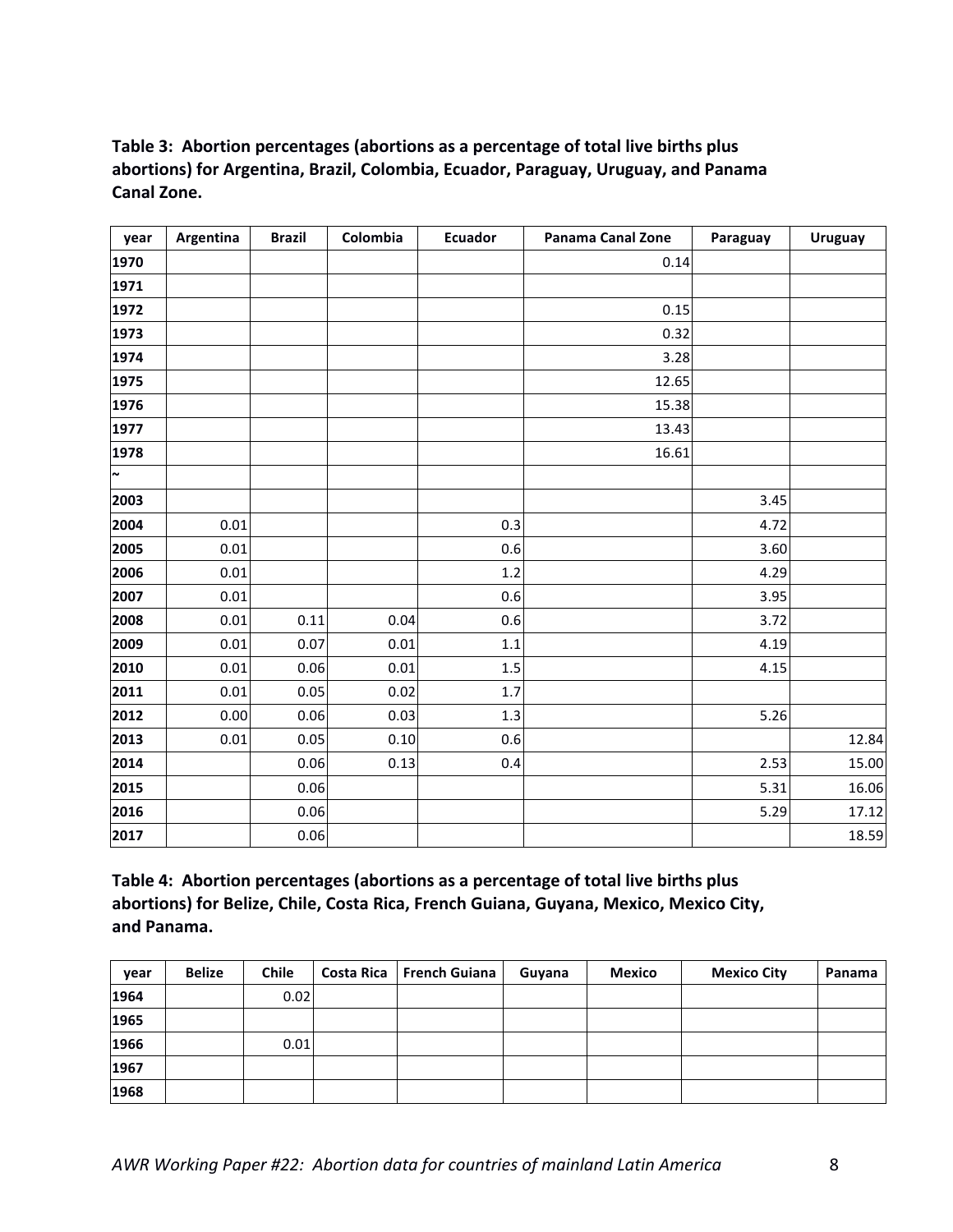| 1969 |       |      |       |       |       |      |      |      |
|------|-------|------|-------|-------|-------|------|------|------|
| 1970 |       |      |       |       | 7.31  |      |      |      |
| 1971 |       |      |       |       |       |      |      |      |
| 1972 |       |      |       |       |       |      |      | 0.01 |
| 1973 |       |      |       |       |       |      |      | 0.03 |
| 1974 |       |      |       |       |       |      |      | 0.03 |
| 1975 |       |      |       |       |       |      |      | 0.07 |
| 1976 |       |      |       |       |       |      |      |      |
| 1977 |       |      |       |       |       |      |      | 0.01 |
| 1978 |       |      |       |       |       |      |      | 0.01 |
| 1979 |       |      |       |       |       |      |      | 0.02 |
| 1980 |       |      |       |       |       |      |      | 0.05 |
| 1981 |       |      |       |       |       |      |      | 0.02 |
| 1982 |       |      |       |       |       |      |      | 0.02 |
| 1983 |       |      |       |       |       |      |      |      |
| 1984 |       |      |       | 14.45 |       |      |      |      |
| 1985 | 11.38 |      |       |       |       |      |      |      |
| 1986 | 8.89  | 0.02 |       |       |       |      |      |      |
| 1987 | 12.69 | 0.02 |       |       |       |      |      |      |
| 1988 | 12.95 | 0.02 |       |       |       |      |      |      |
| 1989 | 10.98 | 0.01 |       | 15.21 |       |      |      |      |
| 1990 | 12.21 | 0.01 |       | 18.74 |       |      |      |      |
| 1991 | 13.12 | 0.02 |       | 19.58 |       |      |      |      |
| 1992 |       |      |       | 19.65 |       |      |      |      |
| 1993 |       |      |       | 20.49 |       |      |      |      |
| 1994 |       |      |       | 19.12 |       |      |      |      |
| 1995 |       |      | 9.32  | 21.92 |       | 0.02 |      |      |
| 1996 | 28.05 |      | 10.21 | 22.06 | 25.56 | 0.10 |      |      |
| 1997 |       |      | 10.04 | 22.28 | 23.23 | 0.11 |      |      |
| 1998 |       |      | 10.31 | 19.89 | 21.11 | 0.12 |      |      |
| 1999 |       |      | 10.45 | 21.61 | 25.82 | 0.13 |      |      |
| 2000 |       | 0.02 | 11.05 | 21.28 | 24.85 | 0.12 |      | 0.02 |
| 2001 |       | 0.01 | 9.71  | 24.22 | 18.52 | 0.11 |      |      |
| 2002 |       | 0.00 | 10.48 | 24.37 |       | 0.12 |      |      |
| 2003 |       | 0.01 | 10.95 | 24.30 | 20.93 | 0.13 |      |      |
| 2004 |       |      | 10.86 | 23.62 |       | 0.03 |      |      |
| 2005 |       |      | 10.52 | 22.81 |       | 0.03 |      |      |
| 2006 |       |      | 10.50 | 23.37 |       | 0.04 | 0.50 |      |
| 2007 |       |      | 10.42 | 25.03 |       | 0.22 | 2.53 |      |
| 2008 |       |      | 10.41 | 25.21 |       | 0.59 | 5.94 |      |
| 2009 |       |      | 9.47  | 25.78 |       | 0.73 | 7.39 |      |
| 2010 |       |      | 9.79  | 26.28 |       | 0.64 | 7.09 |      |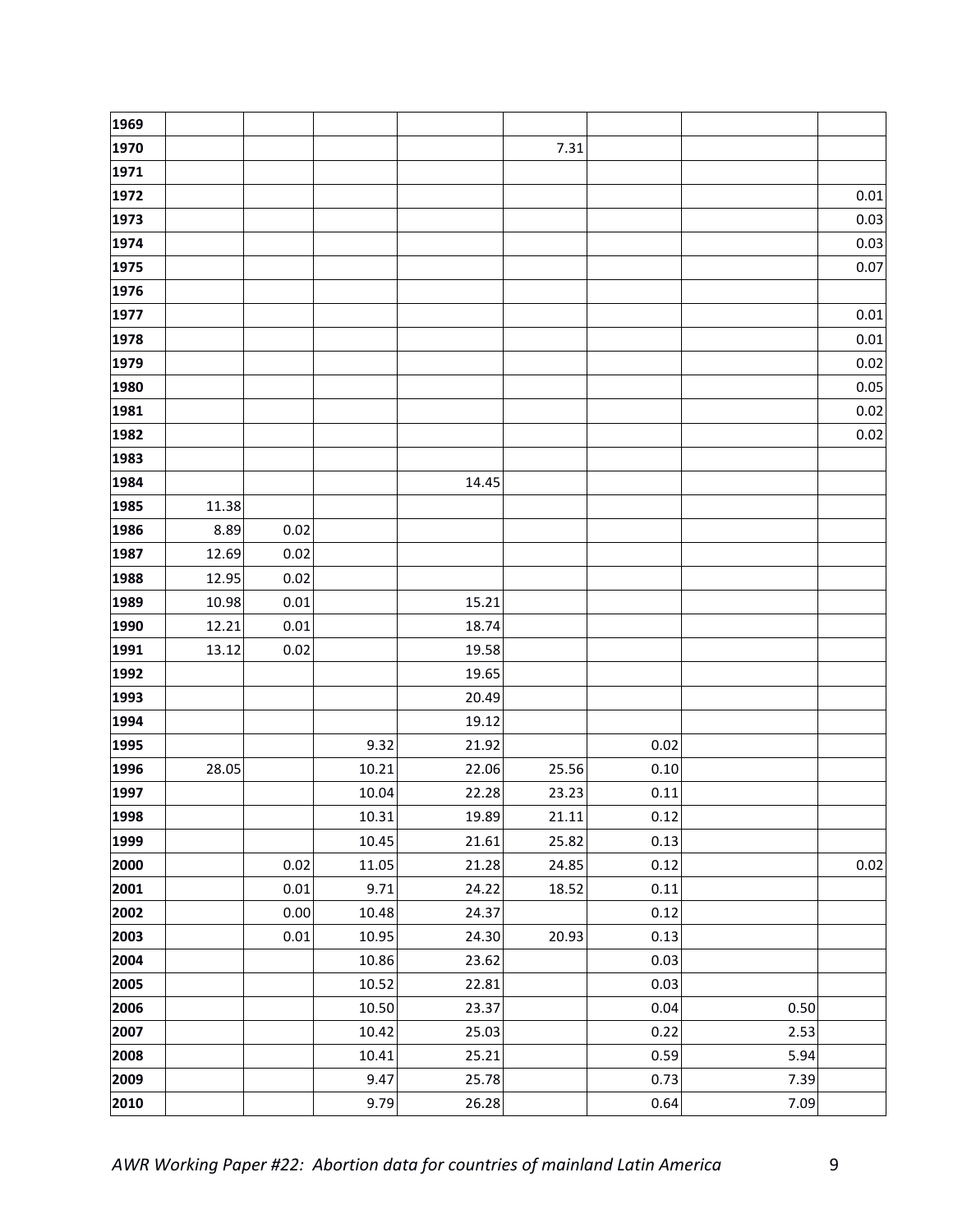| 2011 |      | 9.69 | 23.81 |      | 0.78 | 8.42 |  |
|------|------|------|-------|------|------|------|--|
| 2012 |      | 9.17 | 19.92 |      | 0.81 | 8.60 |  |
| 2013 |      | 9.36 | 20.11 |      | 0.83 | 9.31 |  |
| 2014 |      | 9.04 | 19.53 |      | 0.83 | 9.19 |  |
| 2015 |      |      | 21.98 | 5.06 | 0.80 | 8.61 |  |
| 2016 |      |      | 20.30 |      | 0.78 | 7.93 |  |
| 2017 | 0.05 |      | 22.49 |      | 0.89 | 7.65 |  |

Table 5: Abortion rates (abortions per 1,000 women ages 15-44) for Argentina, Brazil, Colombia, Ecuador, Paraguay, Uruguay, and Panama Canal Zone.

| year                  | Argentina | <b>Brazil</b> | Colombia | <b>Ecuador</b> | <b>Panama Canal Zone</b> | Paraguay | <b>Uruguay</b> |
|-----------------------|-----------|---------------|----------|----------------|--------------------------|----------|----------------|
| 1970                  |           |               |          |                | 0.1                      |          |                |
| 1971                  |           |               |          |                |                          |          |                |
| 1972                  |           |               |          |                | 0.1                      |          |                |
| 1973                  |           |               |          |                | 0.2                      |          |                |
| 1974                  |           |               |          |                | 2.5                      |          |                |
| 1975                  |           |               |          |                | 9.8                      |          |                |
| 1976                  |           |               |          |                | 11.8                     |          |                |
| 1977                  |           |               |          |                | 10.7                     |          |                |
| 1978                  |           |               |          |                | 12.8                     |          |                |
| $\tilde{\phantom{a}}$ |           |               |          |                |                          |          |                |
| 1998                  |           |               |          |                |                          | 3.24     |                |
| 1999                  |           |               |          |                |                          | 3.65     |                |
| 2000                  |           |               |          |                |                          | 3.33     |                |
| 2001                  |           |               |          |                |                          | 3.66     |                |
| 2002                  |           |               |          |                |                          | 4.15     |                |
| 2003                  |           |               |          |                |                          | 3.84     |                |
| 2004                  | $0.01\,$  |               |          | 0.2            |                          | 4.89     |                |
| 2005                  | 0.01      |               |          | 0.4            |                          | 3.65     |                |
| 2006                  | $0.01\,$  |               |          | 1.0            |                          | 3.74     |                |
| 2007                  | 0.01      |               |          | 0.5            |                          | 3.34     |                |
| 2008                  | 0.01      | 0.06          | 0.03     | 0.5            |                          | 2.88     |                |
| 2009                  | 0.01      | 0.04          | 0.01     | 0.7            |                          | 3.18     |                |
| 2010                  | $0.01\,$  | 0.03          | 0.01     | $1.0\,$        |                          | 3.01     |                |
| 2011                  | $0.01\,$  | 0.03          | $0.01\,$ | $1.1\,$        |                          |          |                |
| 2012                  |           | 0.03          | 0.02     | 1.1            |                          | 4.39     |                |
| 2013                  | 0.01      | 0.03          | 0.05     | 0.5            |                          |          | 10.01          |
| 2014                  |           | 0.03          | 0.08     | 0.3            |                          | 1.94     | 11.88          |
| 2015                  |           | 0.03          | 0.27     |                |                          | 4.68     | 13.00          |
| 2016                  |           | 0.03          |          |                |                          | 4.45     | 13.47          |
| 2017                  |           | 0.03          |          |                |                          |          | 13.60          |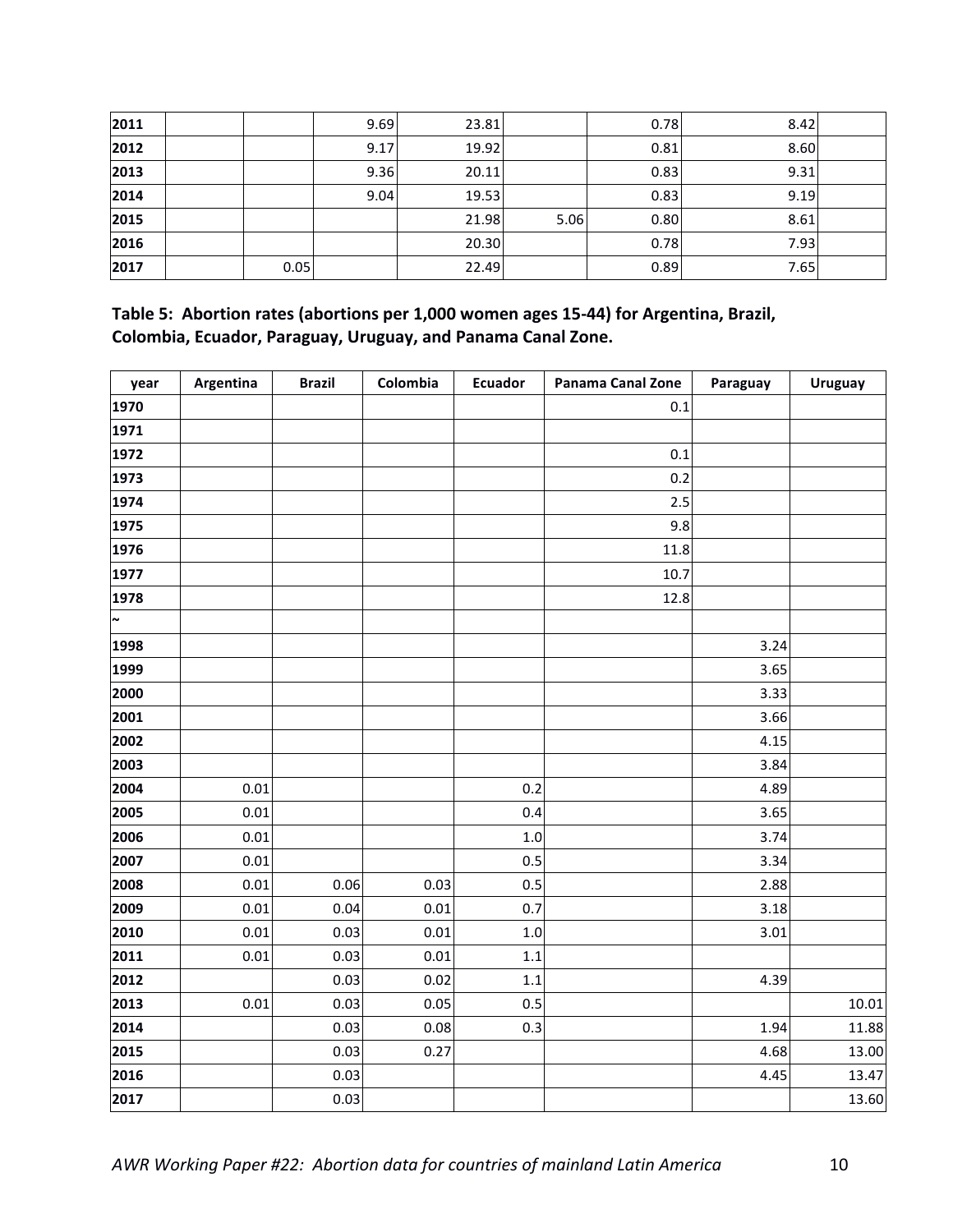### Table 6: Abortion rates (abortions per 1,000 women ages 15-44) for Belize, Chile, Costa Rica, French Guiana, Guyana, Mexico, Mexico City, and Panama.

| year | <b>Belize</b> | Chile | <b>Costa Rica</b> | <b>French Guiana</b> | Guyana | <b>Mexico</b> | <b>Mexico City</b> | Panama   |
|------|---------------|-------|-------------------|----------------------|--------|---------------|--------------------|----------|
| 1964 |               | 0.04  |                   |                      |        |               |                    |          |
| 1965 |               |       |                   |                      |        |               |                    |          |
| 1966 |               | 0.02  |                   |                      |        |               |                    |          |
| 1967 |               |       |                   |                      |        |               |                    |          |
| 1968 |               |       |                   |                      |        |               |                    |          |
| 1969 |               |       |                   |                      |        |               |                    |          |
| 1970 |               |       |                   |                      | 13.68  |               |                    |          |
| 1971 |               |       |                   |                      |        |               |                    |          |
| 1972 |               |       |                   |                      |        |               |                    | 0.02     |
| 1973 |               |       |                   |                      |        |               |                    | 0.04     |
| 1974 |               |       |                   |                      |        |               |                    | 0.05     |
| 1975 |               |       |                   |                      |        |               |                    | 0.10     |
| 1976 |               |       |                   |                      |        |               |                    |          |
| 1977 |               |       |                   |                      |        |               |                    | 0.02     |
| 1978 |               |       |                   |                      |        |               |                    | $0.01\,$ |
| 1979 |               |       |                   |                      |        |               |                    | 0.03     |
| 1980 |               |       |                   |                      |        |               |                    | 0.06     |
| 1981 |               |       |                   |                      |        |               |                    | 0.02     |
| 1982 |               |       |                   |                      |        |               |                    | 0.03     |
| 1983 |               |       |                   |                      |        |               |                    |          |
| 1984 |               |       |                   | 20.60                |        |               |                    |          |
| 1985 | 22.50         |       |                   |                      |        |               |                    |          |
| 1986 | 17.12         | 0.02  |                   |                      |        |               |                    |          |
| 1987 | 24.49         | 0.02  |                   |                      |        |               |                    |          |
| 1988 | 24.94         | 0.02  |                   |                      |        |               |                    |          |
| 1989 | 21.12         | 0.01  |                   | 22.56                |        |               |                    |          |
| 1990 | 24.86         | 0.01  |                   | 31.55                |        |               |                    |          |
| 1991 | 24.03         | 0.02  |                   | 34.68                |        |               |                    |          |
| 1992 |               |       |                   | 34.58                |        |               |                    |          |
| 1993 |               |       |                   | 35.80                |        |               |                    |          |
| 1994 |               |       |                   | 32.79                |        |               |                    |          |
| 1995 |               |       | 10.06             | 38.17                |        | 0.02          |                    |          |
| 1996 | 55.50         |       | 10.68             | 38.50                | 40.53  | 0.12          |                    |          |
| 1997 |               |       | 10.03             | 38.74                | 34.88  | 0.12          |                    |          |
| 1998 |               |       | 9.91              | 34.78                | 29.70  | 0.13          |                    |          |
| 1999 |               |       | 9.99              | 39.22                | 33.56  | 0.14          |                    |          |
| 2000 |               | 0.01  | 10.34             | 39.36                | 33.21  | 0.13          |                    | 0.02     |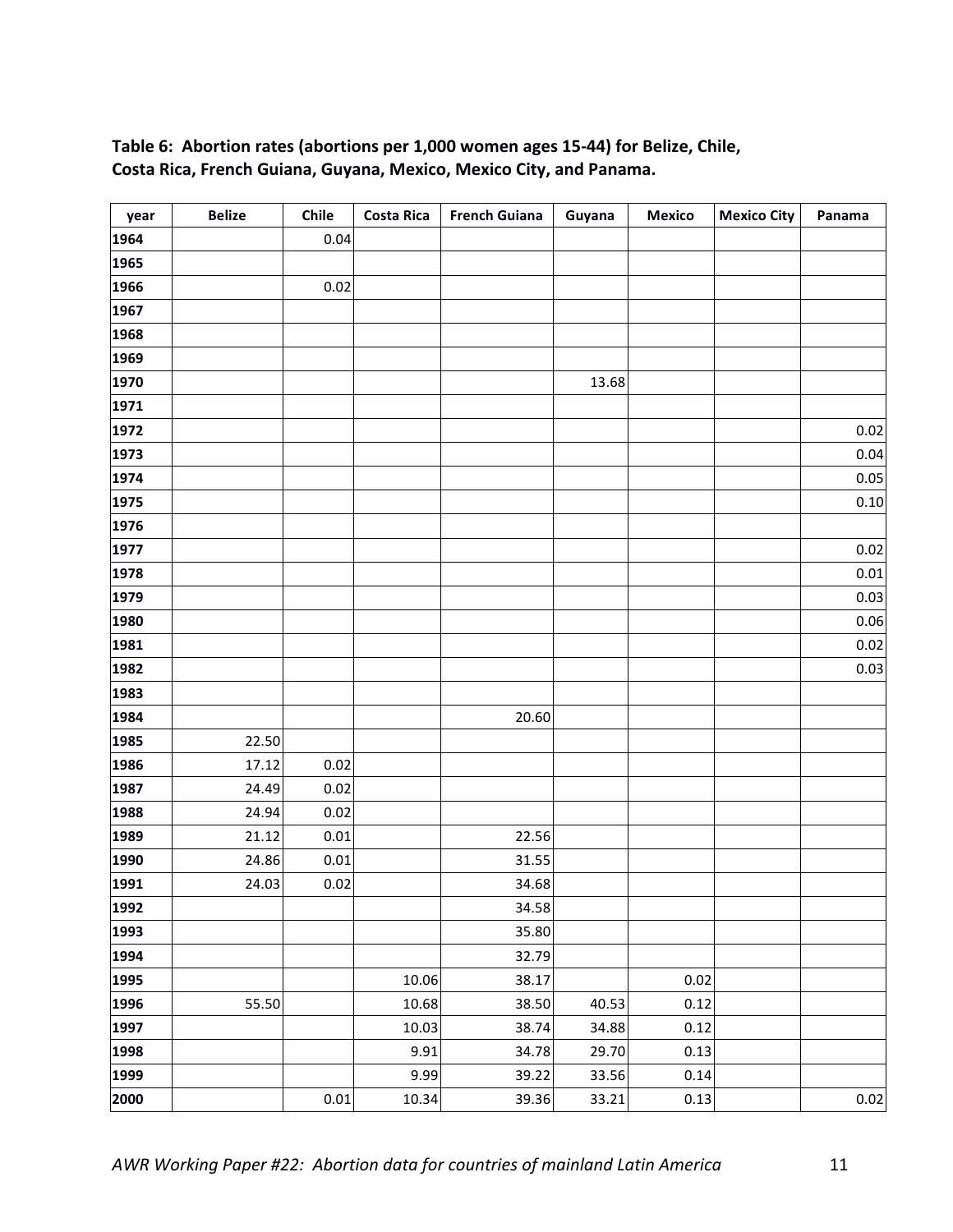| 2001 | 0.01 | 8.57 | 43.26 | 27.45 | 0.12 |     |  |
|------|------|------|-------|-------|------|-----|--|
| 2002 | 0.00 | 8.52 | 42.01 |       | 0.13 |     |  |
| 2003 | 0.01 | 9.02 | 41.48 | 25.62 | 0.14 |     |  |
| 2004 |      | 8.71 | 36.27 |       | 0.03 |     |  |
| 2005 |      | 8.21 | 37.29 |       | 0.03 |     |  |
| 2006 |      | 8.06 | 38.96 |       | 0.03 | 0.3 |  |
| 2007 |      | 8.09 | 42.29 |       | 0.18 | 1.6 |  |
| 2008 |      | 8.23 | 40.92 |       | 0.48 | 3.9 |  |
| 2009 |      | 7.33 | 40.88 |       | 0.58 | 4.6 |  |
| 2010 |      | 7.12 | 40.61 |       | 0.59 | 4.6 |  |
| 2011 |      | 7.24 | 35.89 |       | 0.69 | 5.3 |  |
| 2012 |      | 6.75 | 29.50 |       | 0.69 | 5.3 |  |
| 2013 |      | 6.58 | 28.59 |       | 0.69 | 5.4 |  |
| 2014 |      | 6.41 | 27.43 |       | 0.67 | 5.3 |  |
| 2015 |      |      | 32.15 | 4.47  | 0.62 | 4.6 |  |
| 2016 |      |      | 30.38 |       | 0.58 | 4.2 |  |
| 2017 | 0.03 |      | 37.54 |       | 0.56 | 4.0 |  |
|      |      |      |       |       |      |     |  |

#### **References (data sources for Tables 1-6)**

- ABC Color, 2017, "Cifra de ninas abusadas puede ser aun mayor," *ABC Color*, on line [http://www.abc.com.py/nacionales/cifra-de-ninas-abusadas-puede-ser-aun-mayor-1559234.html].
- ABEP, 2016, "A criminalizacao do abortamento induzido no Brasil e um total desrespeito aos Direitos Humanos e uma violencia contra as mulheres," ABEP, on line [http://www.abep.org.br/xxencontro/files/paper/129-124.pdf].
- Beaie, Sonkarley Tiatun, 19 Sept. 2007, "Chapter 1: National population trends: size, growth and distribution," in *The Co-Operative Republic of Guyana Population and Housing Census 2002: National Census Report*, Bureau of Statistics Guyana, on line at *Bureau of Statistics* [http://www.statisticsguyana.gov.gy/pubs/Chapter1\_National\_Population\_Trends.pdf].
- Blake, Marcia de Toledo, et al., 2015, "Factors associated with the delay in seeking legal abortion for pregnancy resulting from rape," International Archives of Medicine, 8(29), doi:10.3823/1628.
- Bowater, Donna, 1 Feb. 2015, "Abortion in Brazil: A matter of life and death." The Guardian, on line [https://www.theguardian.com/world/2015/feb/01/abortion-in-brazil-a-matter-of-life-and-death].
- Bureau of Statistics (Guyana), 19 Sept. 2007, "Chapter 4. Mortality and fertility patterns," in *Population and Housing Census 2002 National Census Report*, on line at *Bureau of Statistics* [http://www.statisticsguyana.gov.gy/download.php?file=24].
- Bureau of Statistics (Guyana), 2008, "Annex 5, Guyana: Selected Socio-Economic Indicators," in *Statistical Bulletin*, on line at *Bureau of Statistics*
- [http://www.statisticsguyana.gov.gy/pubs/stats\_bulletin\_(thematic\_area).zip]. • CDMX, 2018, "Programas especiales," *CDMX*, on line
- [http://data.salud.cdmx.gob.mx/portal/media/agenda\_2017/pdfs/8SN/programas.pdf].
- CEPEP, 2017, "Calculation of the magnitude of abortion induced in Paraguay," *CEPEP*, on line [http://www.cepep.org.py/archivos/aborto\_inducido\_en.pdf].
- CIA (USA), 2018, "World Factbook: Guyana," CIA, on line [https://www.cia.gov/library/publications/theworld-factbook/geos/print\_gy.html].
- Clicrbs, 2017, "Quando escolher e um direito," Clicrbs, on line [http://www.clicrbs.com.br/sites/swf/dc\_aborto\_legal/index.html].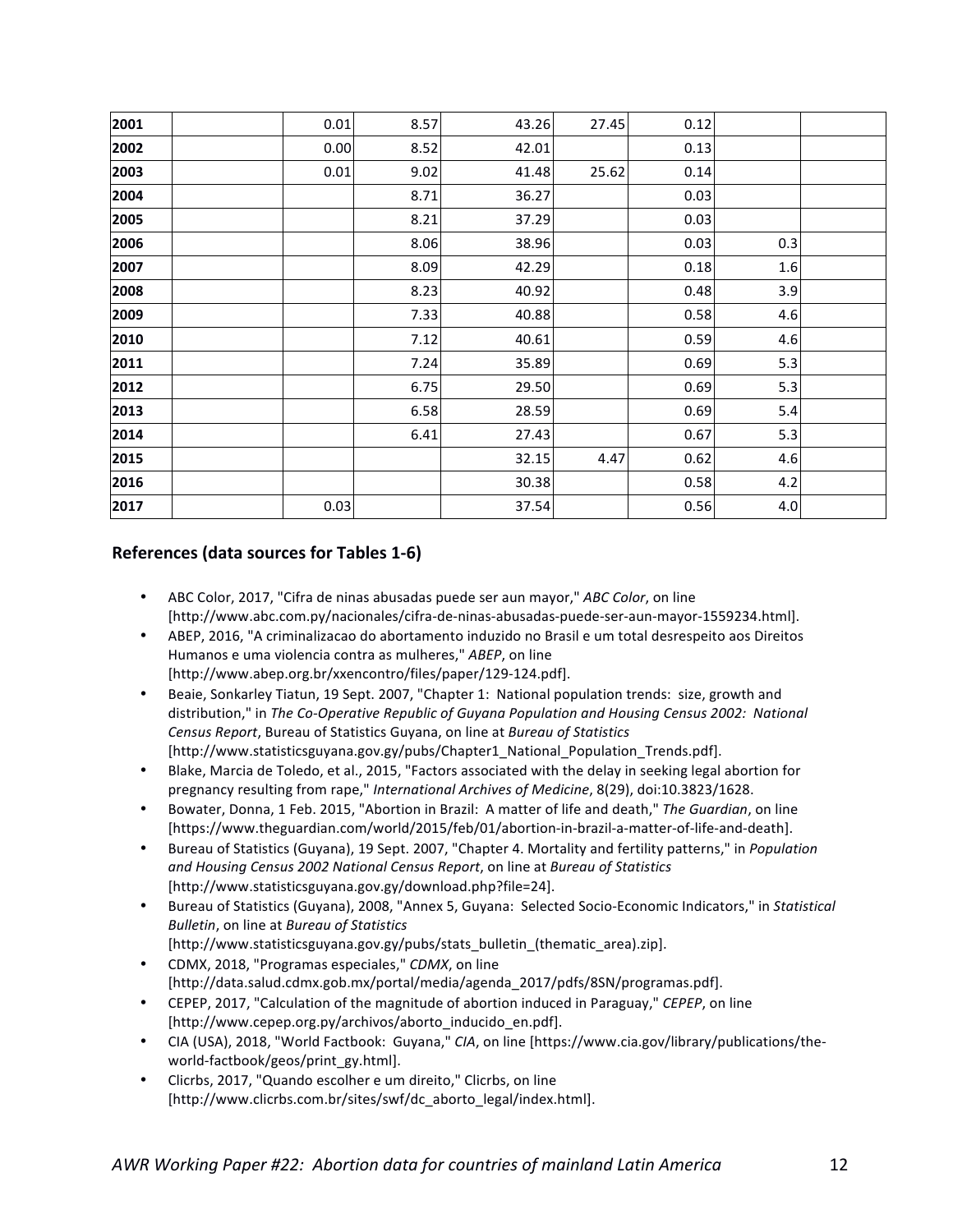- DANE, 22 Dec. 2017, "Nacimientos por area de ocurrencia y sexo, segun grupos de edad de la madre, total nacional ano 2016," *DANE*, on line [https://www.dane.gov.co/files/investigaciones/poblacion/2017/22diciembre-2017/nacimientos2016/Cuadro1-NACIMIENTOS-2016-definitivo.xls].
- DANE, 30 June 2017, "Nacimientos por area de ocurrencia y sexo, segun grupos de edad de la madre, total nacional ano 2015," *DANE*, on line [https://www.dane.gov.co/files/investigaciones/poblacion/2017/30junio-2017/nacimientos2015/Cuadro1-NACIMIENTOS-2015-definitiva.xls].
- DGEEC, Dec. 2017 "Estadisticas vitales del Paraguay 2016," DGEEC, on line [http://www.dgeec.gov.py/ Publicaciones/Biblioteca/estadisticas%20vitales%202016/Estadisticas%20Vitales%202016.pdf].
- DGEEC, Feb. 2017 "Estadisticas vitales del Paraguay 2015," DGEEC, on line [http://www.dgeec.gov.py/ Publicaciones/Biblioteca/estadisticas%20vitales%202015/Estadisticas%20Vitales%202015.pdf].
- DGEEC, March 2016, "Estadisticas vitales del Paraguay 2014," *DGEEC*, on line [http://www.dgeec.gov.py/ Publicaciones/Biblioteca/estadistica%20vitales2014/Estadisticas%20Vitales%202014.pdf].
- Direction de la Sante et du Developpement Social, Service Statistique, 2007, "Statistiques et indicateurs de la sante et du social, Statiss outremer 2007," *DSDS de la Martinique*, on line [http://www.martinique.sante.gouv.fr/documents/accueil/statistiques/statiss\_dom\_2007.pdf].
- DREES, 2016, "30. Les interruptions volontaires de grossesse," *DREES*, on line at Sante [https://drees.solidarites-sante.gouv.fr/IMG/pdf/fiche30-2.pdf].
- EFE, 22 Nov. 2016, "En 2015 abortaron en Uruguay 9.362 mujeres, un 10% más que en el año anterior," *EFE*, on line [https://www.efe.com/efe/america/sociedad/en-2015-abortaron-uruguay-9-362-mujeres-un-10-mas-que-el-ano-anterior/20000013-3103581].
- Faundes, Anibal, German Rodriguez-Galant, and Onofre Avendano, 1968, "The San Gregorio experimental family planning program: Changes observed in fertility and abortion rates," Demography, 5(2):836-845.
- Federation Nationale des Observatoires Regionaux de la Sante, 1997, "Autour de la grossesse," FNORS, on line [http://www.fnors.org/Fnors/Ors/Travaux/So/31.pdf].
- Fernández, Marcela, 29 Dec. 2014, "Las muertes por abortos aumentaron el 51,5% en el país," La Voz, on line [http://www.lavoz.com.ar/ciudadanos/las-muertes-por-abortos-aumentaron-el-515-en-el-pais].
- GINA, 23 June 2005, "Medical Termination Act never meant to encourage more terminations," *Guyang Government Information Agency*, on line [http://www.gina.gov.gy/archive/daily/b050623.html].
- GIRE, 2016, "Cifras," GIRE, on line [http://www.gire.org.mx/nuestros-temas/aborto/cifras].
- GIRE, Oct. 2013, "Cifras ILE (October 2013)," *GIRE*, on line [https://www.gire.org.mx/index.php?option=com\_content&id=504&Itemid=1397&lang=es].
- Guttmacher Institute, Oct. 2013, "Unintended pregnancy and induced abortion," Guttmacher Institute, on line [https://www.guttmacher.org/fact-sheet/unintended-pregnancy-and-induced-abortion-colombia].
- Guyana Times, 14 Nov. 2016, "Almost 1000 abortions recorded in 2015," *Guyana Times*, on line [https://guyanatimesgy.com/almost-1000-abortions-recorded-in-2015/].
- INEC, 1986, "Morbilidad," *FLACSO Andes*, on line [http://www.flacsoandes.edu.ec/biblio/catalog/resGet.php?resId=24326].
- INED, 1986, "Quinzieme rapport sur la situation demeographique de la France," *Population*, 41(4/5):649-719.
- INEGI, 2018, "Natalidad y fecundidad," INEGI, on line [http://www.beta.inegi.org.mx/temas/natalidad/].
- INSEE, 14 Feb. 2018, "Natalite en 2016: Comparaisons regionales et departementales," INSEE, on line [https://www.insee.fr/fr/statistiques/2012761#tableau-TCRD\_053\_tab1\_regions2016].
- INSEE, 29 Sept. 2016, "Naissances et deces domicilies 2007-2015, Departement de la Guyane," *INSEE*, on line [https://www.insee.fr/fr/statistiques/2120975/?geo=DEP-973#tableau-RFD\_G1].
- INSEE, 4 Sept. 2018, "Les naissances en 2017: Etat civil--Insee resultats," INSEE, on line [https://www.insee.fr/fr/ statistiques/3576477?sommaire=3576483&q=natalite+comparaisons+departementales].
- Instituto General de la Republica de Panama, 2018, "Cuadro 221-01. Nacimientos vivos y defunciones fetales en la republica: Anos 1952-2016," INEC Panama, on line [https://www.contraloria.gob.pa/inec/archivos/P8291221-01.pdf].
- International Campaign for Women's Right to Safe Abortion, 18 May 2018, "Chile--Legal abortions in Chile since the new law was passed, and response to political pushback," ICWRSA, on line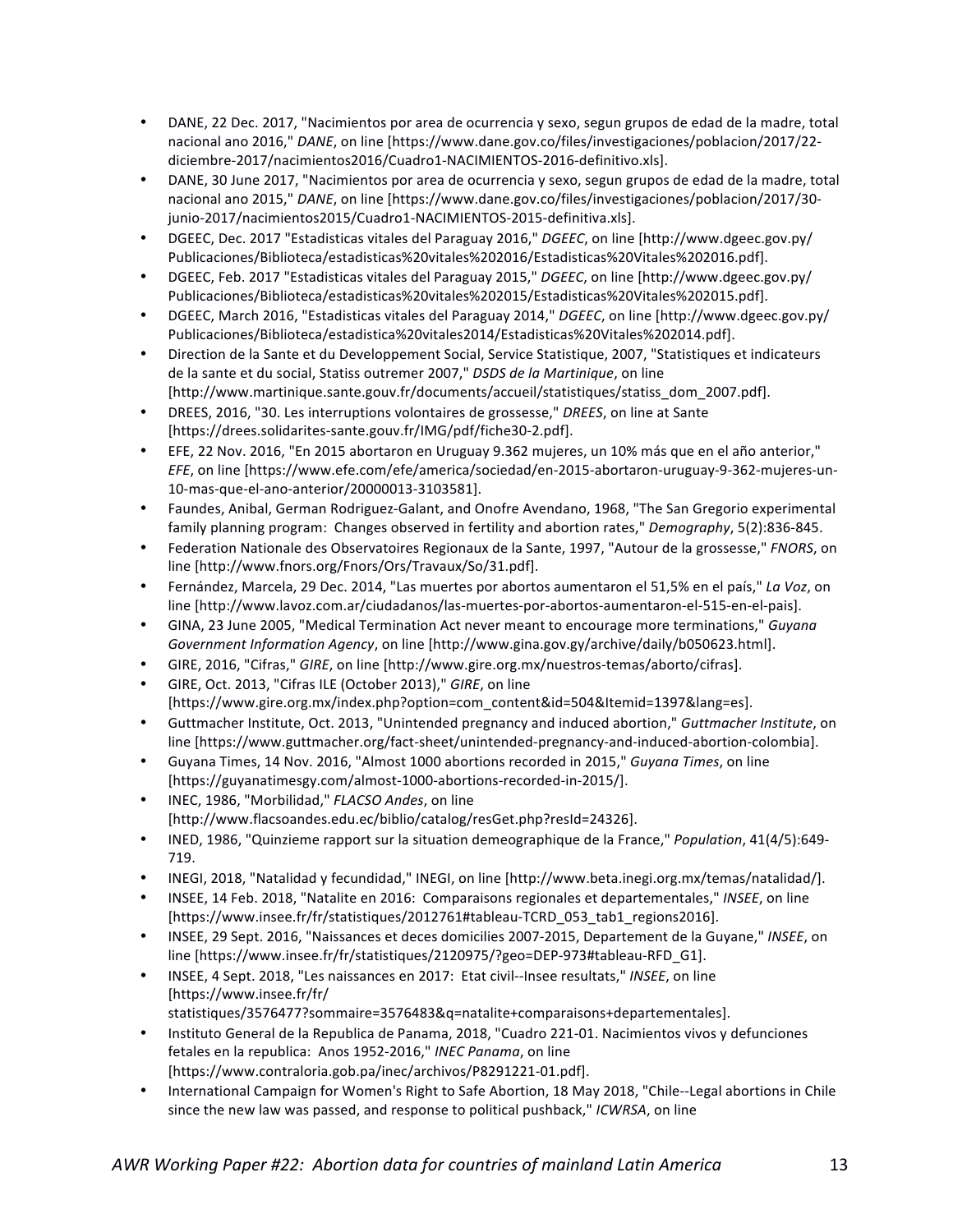[http://www.safeabortionwom ensright.org/chile-legal-abortions-in-chile-since-the-new-law-was-passedand-response-to-political-pushback/].

- Johnson, Robert, July 2002, "National gender policy: Belize," Univ. of the West Indies, on line [https://sta.uwi.edu/igds/documents/BelizeNationalGenderPolicy2002.pdf].
- Koch, Elard, John Thorp, Miguel Bravo, Sebastián Gatica, Camila X. Romero, Hernán Aguilera, Ivonne Ahlers, 2012, "Women's education level, maternal health facilities, abortion legislation and maternal deaths: A natural experiment in Chile from 1957 to 2007 (supplementary information)," PLOS One, 7(5):e36613, on line at PLOS One

[https://journals.plos.org/plosone/article?id=10.1371/journal.pone.0036613].

- Kodan, Lachmi R., Kim J. C. Vershueren, Jos van Roosmalen, Humphrey H. H. Kanhai, and Kitty W. M. Bloemenkamp, 2017, Maternal mortality audit in Suriname between 2010 and 2014, a reproductive age mortality survey, *BMC Pregnancy and Childbirth*, 17:275.
- LaRed21, 16 March 2018, "En el ano 2017 nacieron 4.044 uruguayos menos en comparacion con el 2016." LaRed21, on line [http://www.lr21.com.uy/comunidad/1362572-natalidad-fecundidad-uruguaynaciomientos].
- Ministerio da Saude (Brazil), 2018, "Tabnet," *Portal da Saude*, on line [http://tabnet.datasus.gov.br/cgi/tabcgi.exe?sinasc/cnv/nvbr.def].
- Ministerio de Salud Publica y Bienestar Social—Paraguay, 2012, "Morbilidad de consultorio externo por aborto segun ano," *MSPBS*, on line [http://www.mspbs.gov.py/indicadoresdesalud/?wpfb\_dl=53].
- Ministerio Salud Publica (Uruguay), Aug. 2017, "Avances y desafios en politica publica de salud sexual y salud reproductiva," Ministerio de Salud, on line
- [http://www.msp.gub.uy/sites/default/files/ppt%20coloquio%20SSySR%20FINAL%202.pdf].
- Ministerio Salud Publica (Uruguay), March 2018 "Interrupcion voluntaria embarazo (IVE) 2013-2017," *Ministerio Salud Publica*, on line
	- [http://www.msp.gub.uy/sites/default/files/presentaci%C3%B3n%20IVE%202013%202017.pdf].
- Ministry of Health Statistics Unit (Guyana), March 2007, "Statistical Bulletin 2004," Ministry of Health, on line [http://www.health.gov.gy/pub/moh\_stats\_bulletin\_04.pdf].
- Ministry of Health Statistics Unit (Guyana), March 2007, "Statistical Bulletin 2005," Ministry of Health, on line [http://www.health.gov.gy/pub/moh\_stats\_bulletin\_05.pdf].
- MINSALUD, June 2016, "Interrupción voluntaria del embarazo, un derecho humano de las muieres," *MINSALUD*, on line [https://www.minsalud.gov.co/sites/rid/Lists/BibliotecaDigital/RIDE/VS/PP/abcmaternidad-elegida.pdf].
- Montevideo Portal, 31 Aug. 2017, "En 2016 abortaron 9.719 mujeres en Uruguay, un 3,8 % mas que el ano anterior," Montevideo Portal, on line [https://www.montevideo.com.uy/Mujer/En-2016-abortaron-9-719-mujeres-en-Uruguay-un-3-8--mas-que-el-ano-anterior-uc353297]
- Mougel, Par Ruth, 19 Nov. 2017, "Ou en est la legislation de l'IVG en Amerique Latine?," *Inti Solidarite Nicaragua Amerique Centre*, on line [http://asso-inti.org/index.php?post/2017/11/19/Ou-en-est-lalegislation-de-lIVG-en-Amerique-Latine2].
- MSPBS, 2018, "El embarazo no deseado se puede evitar mediante planificacion familiar," *MSPBS*, on line [https://www.mspbs.gov.py/portal/15163/el-embarazo-no-deseado-se-puede-evitar-medianteplanificacion-familiar.html].
- Noticias, 10 March 2016, "SUS atende 100 vezes mais casos pos-aborto do que faz interrupcoes legais," *Noticias*, on line [https://noticias.uol.com.br/cotidiano/ultimas-noticias/2016/03/10/sus-atende-100vezes-mais-casos-pos-aborto-do-que-faz-interrupcoes-legais.htm].
- Ortiz-Prado, Esteban, Katherine Simbana, Lenin Gomez, Anna M. Stewart-Ibarra, Lisa Scott, and Gabriel Cevallos-Sierra, 2017, Abortion, an increasing public health concern in Ecuador; a 10-year populationbased analysis, *Pragmatic and Observational Research*, 8:129-135.
- Pan American Health Organization Health Analysis and Information Systems Area, 2005, *Regional Core Health Data Initiative: Technical Health Information System, PAHO* (Washington, DC), on line at *PAHO* [http://www.paho.org/English/SHA/coredata/tabulator/newTabulator.htm].
- Pan American Health Organization, 1998, *Health in the Americas, 1998 Edition, Volume II*, PAHO (Washington, DC), on line at *PAHO* [http://www.paho.org/english/HIA1998/HealthVol2.pdf].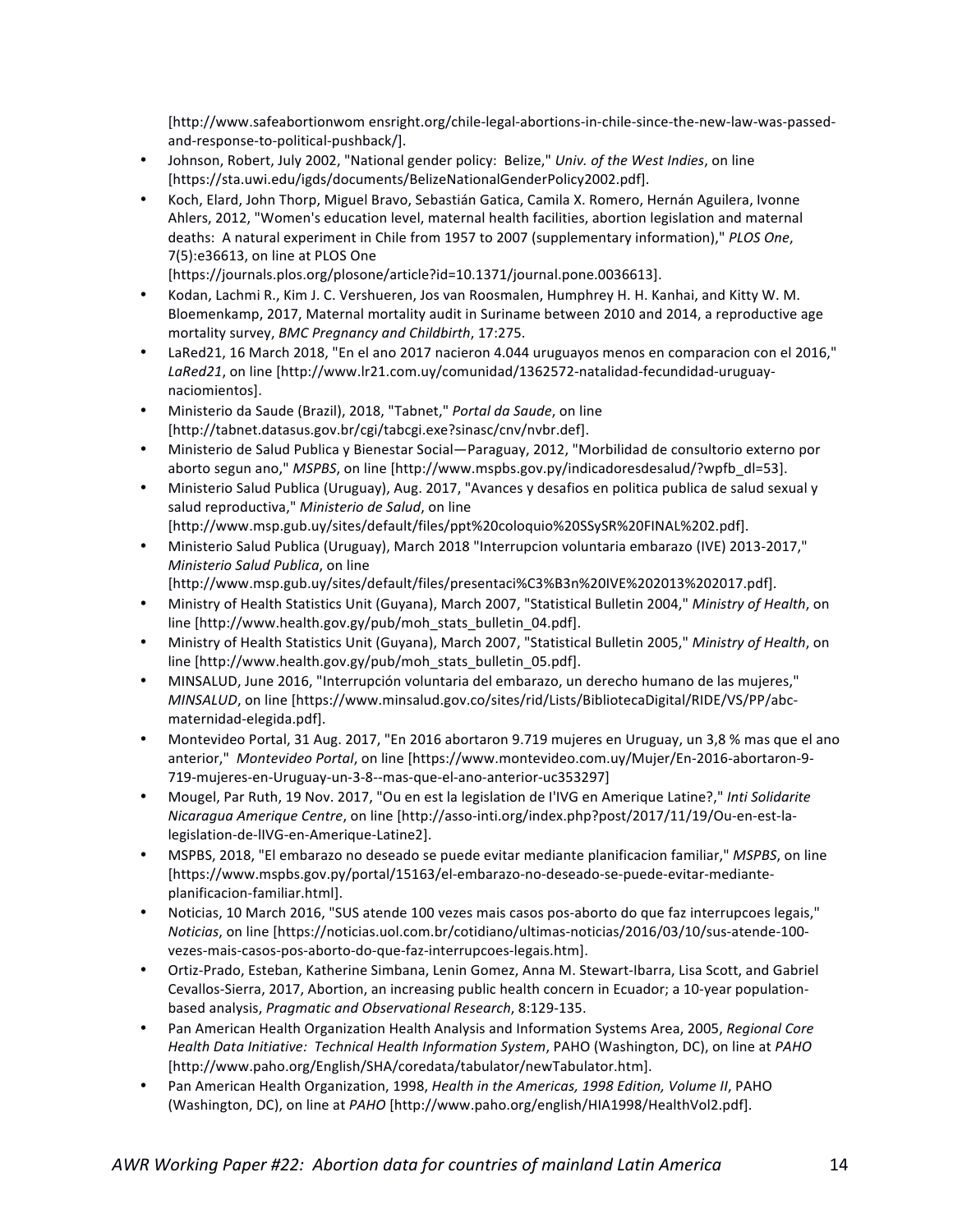- Posadas-Robledo, Francisco Javier, 2018, Embarazo y VIH indicacion absoluta de cesarea?, *Ginecologia y Obstetricia de Mexico*, 86(6):374-382.
- Service Etudes et Statistiques Antilles-Guyane, 2006, "Statistiques sanitaires et sociales 1990/2005," DSDS de la Martinique, on line
	- [http://www.martinique.sante.gouv.fr/documents/accueil/statistiques/memento\_sss90\_05.pdf].
- Shepard, Bonnie L., and Lidia Casas Becerra, 2007, "Abortion policies and practices in Chile: Ambiguities and dilemmas," *Reproductive Health Matters*, 15(30):202-210.
- Singh, Susheela, 1979, "Demographic variables and the recent trend in fertility in Guyana, 1960-1971," *Population Studies*, 33(2):313-327.
- Soares, Gilberta S., Maria Beatriz Galli, Ana Paula de A. L. Viana, March 2011, "Advocacy para o acesso ao aborto legal e seguro: semelhanças no impacto da ilegalidade na saúde das mulheres e nos serviços de saúde em Pernambuco, Bahia, Paraíba, Mato Grosso do Sul e Rio de Janeiro," Senado, on line [http://www.senado.gov.br/noticias/agencia/pdfs/advocacy.pdf].
- Social Security Board (Belize), 2012, "Social Security Board: Annual Report 2011," Social Security Board, on line [https://www.socialsecurity.org.bz/wp-content/uploads/2017/09/Annual-Report-2011.pdf].
- Social Security Board (Belize), 2014, "Social Security Board: Statistics 2013," Social Security Board, on line [https://www.socialsecurity.org.bz/wp-content/uploads/2017/09/Statistical-Segment-2013-Final.pdf].
- Social Security Board (Belize), 2018, "Social Security Board: Statistical Abstract 2017," Social Security Board, on line [https://www.socialsecurity.org.bz/wp-content/uploads/2018/11/Statistical-Segment-2017.pdf].
- Stabroek News, 16 June 2002, "Drop in abortions since law passed--Cummings," Stabroek News, on line at Guyana: Land of Six Peoples [http://landofsixpeoples.com/news02/ns2061610.htm].
- Statista, 2018, "Number of decriminalized abortions in Brazil from 2009 to 2017," Statista, on line [https://www.statista.com/statistics/890792/brazil-number-legal-abortions/].
- U.K. Parliament, 30 Nov. 1987, "Abortion," HANSARD 1803-2005, on line [http://hansard.millbanksystems.com/written\_answers/1987/nov/30/abortion].
- UNICEF, 2018, "Guyana: Statistics," UNICEF, on line [https://www.unicef.org/infobycountry/guyana\_statistics.html].
- United Nations Department of Economic and Social Affairs, 2000, "Table 5. Live births by age of mother, sex and urban/rural residence: 1948-1997," in *United Nations Demographic Yearbook 1948-1997: Historical Supplement*, United Nations (New York, NY), on line at *United Nations Statistics Division* [http://unstats.un.org/unsd/demographic/products/dyb/DYBHist/HistTab05.pdf].
- United Nations Department of Economic and Social Affairs, 2000, United Nations Demographic Yearbook 1998, United Nations (New York, NY), on line at *United Nations Statistics Division* [https://unstats.un.org/unsd/demographic-social/products/dyb/dybsets/1998%20DYB.pdf].
- United Nations Department of Economic and Social Affairs, 2001, "Table 1. Live births by sex and urban/rural residence: 1980-1999," in *United Nations Demographic Yearbook 1999*, United Nations (New York, NY), on line at *United Nations Statistics Division* [https://unstats.un.org/unsd/demographic/products/dyb/DYBNat/NatStatTab01.pdf].
- United Nations Department of Economic and Social Affairs, 2002, "Table 1. Live births by sex and urban/rural residence: 1980-1999," in United Nations Demographic Yearbook 1999 Natality Supplement, United Nations (New York, NY), on line at *United Nations Statistics Division* [http://unstats.un.org/unsd/demographic/products/dyb/DYBNat/NatStatTab01.pdf].
- United Nations Department of Economic and Social Affairs, 2002, "Table 9. Live births and crude live birth rates, by urban/rural residence: 1996-2000," in *United Nations Demographic Yearbook 2000*, United Nations (New York, NY), on line at *United Nations Statistics Division* [http://unstats.un.org/unsd/demographic/products/dyb/DYB2000/Table09.pdf].
- United Nations Department of Economic and Social Affairs, 2003, "Table 13. Legally induced abortions: 1993-2001," in *United Nations Demographic Yearbook 2001*, United Nations (New York, NY), on line at *United Nations Statistics Division*
	- [http://unstats.un.org/unsd/demographic/products/dyb/DYB2001/Table13.pdf].
- United Nations Department of Economic and Social Affairs, 2003, "Table 9. Live births and crude birth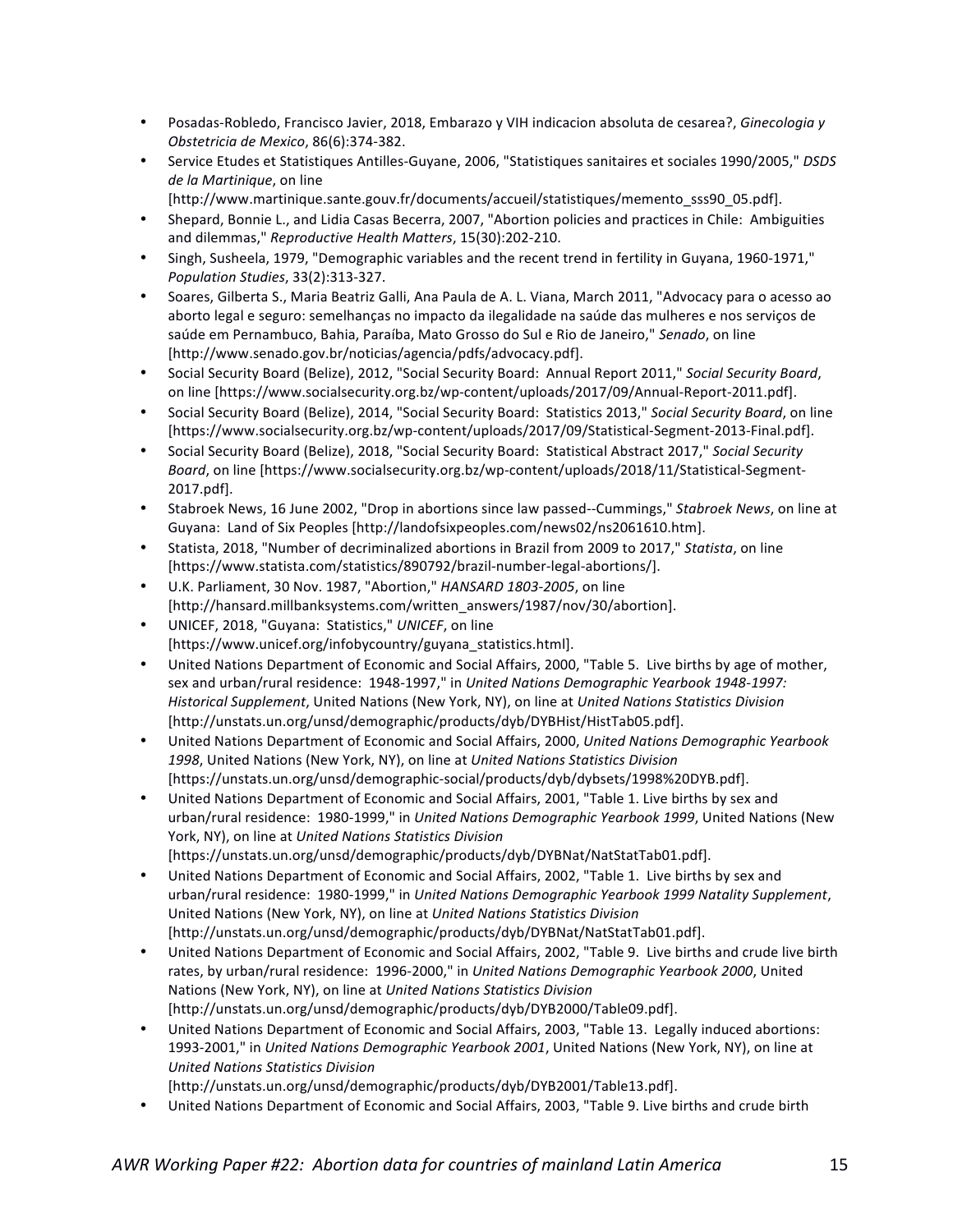rates, by urban/rural residence: 1997-2001," in *United Nations Demographic Yearbook 2001*, United Nations (New York, NY), on line at *United Nations Statistics Division* [https://unstats.un.org/unsd/demographic/products/dyb/DYB2001/Table09.pdf].

- United Nations Department of Economic and Social Affairs, 2004, "Table 9. Live births and crude birth rates, by urban/rural residence: 1998-2002," in *United Nations Demographic Yearbook 2002*, United Nations (New York, NY), on line at *United Nations Statistics Division* [http://unstats.un.org/unsd/demographic/products/dyb/dyb2002/Table09.pdf].
- United Nations Department of Economic and Social Affairs, 2006, "Table 13. Legally induced abortions: 1995-2004," in *United Nations Demographic Yearbook 2004*, United Nations (New York, NY), on line at *United Nations Statistics Division*

[http://unstats.un.org/unsd/demographic/products/dyb/DYB2004/Table13.pdf].

- United Nations Department of Economic and Social Affairs, 2006, "Table 9. Live births and crude birth rates, by urban/rural residence: 2000-2004," in *United Nations Demographic Yearbook 2004*, United Nations (New York, NY), on line at *United Nations Statistics Division* [http://unstats.un.org/unsd/demographic/products/dyb/DYB2004/Table09.pdf].
- United Nations Department of Economic and Social Affairs, 2007, "Table 9. Live births and crude birth rates, by urban/rural residence: 2001-2005," in *United Nations Demographic Yearbook 2005*, United Nations (New York, NY), on line at *United Nations Statistics Division* [http://unstats.un.org/unsd/demographic/products/dyb/dyb2005/Table09.pdf].
- United Nations Department of Economic and Social Affairs, 2010, "Table 13. Legally induced abortions: 1999-2008," in *United Nations Demographic Yearbook 2008*, United Nations (New York, NY), on line at *United Nations Statistics Division*

[http://unstats.un.org/unsd/demographic/products/dyb/dyb2008/Table13.pdf].

- United Nations Department of Economic and Social Affairs, 2010, "Table 9. Live births and crude birth rates, by urban/rural residence: 2004-2008," in *United Nations Demographic Yearbook 2008*, United Nations (New York, NY), on line at *United Nations Statistics Division* [http://unstats.un.org/unsd/demographic/products/dyb/dyb2008/Table09.pdf].
- United Nations Department of Economic and Social Affairs, 2011, "Table 9. Live births and crude birth rates, by urban/rural residence: 2006-2010," in *United Nations Demographic Yearbook 2009-2010*, United Nations (New York, NY), on line at *United Nations Statistics Division* [http://unstats.un.org/unsd/demographic/products/dyb/dyb2009-2010/Table09.pdf].
- United Nations Department of Economic and Social Affairs, 2012, "Table 13. Legally induced abortions: 2002-2011," in *United Nations Demographic Yearbook 2011*, United Nations (New York, NY), on line at *United Nations Statistics Division*

[http://unstats.un.org/unsd/demographic/products/dyb/dyb2011/Table13.pdf].

- United Nations Department of Economic and Social Affairs, 2012, "Table 9. Live births and crude birth rates, by urban/rural residence: 2007-2011," in *United Nations Demographic Yearbook 2009-2010*, United Nations (New York, NY), on line at *United Nations Statistics Division* [http://unstats.un.org/unsd/demographic/products/dyb/dyb2011/Table09.pdf].
- United Nations Department of Economic and Social Affairs, 2013, "Table 12. Late foetal deaths and late foetal death ratios, by urban/rural residence: 2008-2012," in *United Nations Demographic Yearbook* 2012, United Nations (New York, NY), on line at *United Nations Statistics Division* [https://unstats.un.org/unsd/demographic/products/dyb/dyb2012/Table12.pdf].
- United Nations Department of Economic and Social Affairs, 2013, "Table 9. Live births and crude birth rates, by urban/rural residence: 2008-2012," in *United Nations Demographic Yearbook 2012*, United Nations (New York, NY), on line at *United Nations Statistics Division* [https://unstats.un.org/unsd/demographic/products/dyb/dyb2012/Table09.pdf].
- United Nations Department of Economic and Social Affairs, 2015, "Table 13. Legally induced abortions: 2004-2013," in *United Nations Demographic Yearbook 2013*, United Nations (New York, NY), on line at *United Nations Statistics Division*
- [https://unstats.un.org/unsd/demographic/products/dyb/dyb2013/Table13.pdf].
- United Nations Department of Economic and Social Affairs, 2015, "Table 9. Live births and crude birth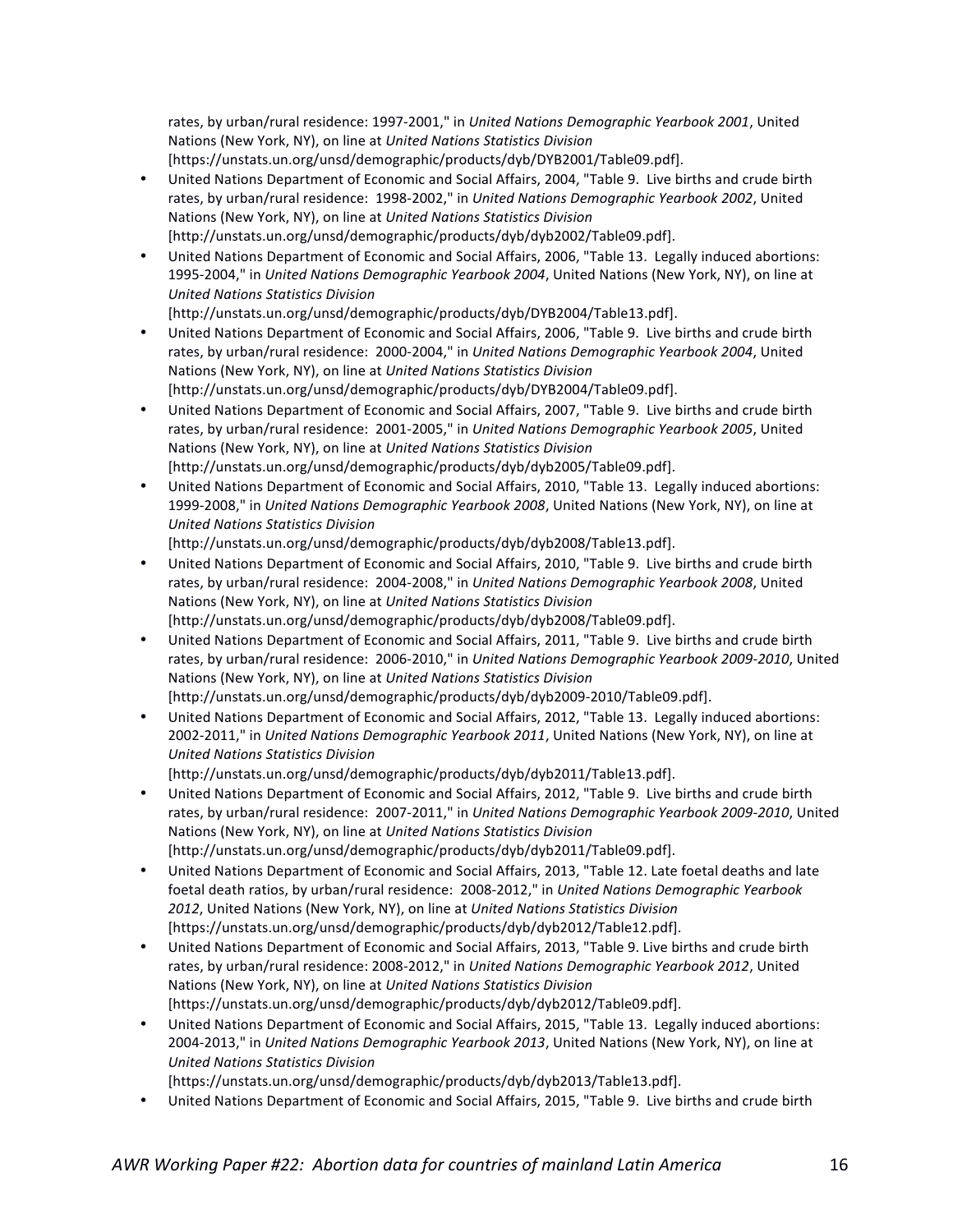rates, by urban/rural residence: 2009-2013," in *United Nations Demographic Yearbook 2013*, United Nations (New York, NY), on line at *United Nations Statistics Division* [https://unstats.un.org/unsd/demographic/products/dyb/dyb2013/Table09.pdf].

- United Nations Department of Economic and Social Affairs, 2018, "Table 13. Legally induced abortions 2007-2016," United Nations Statistics Division, on line [https://unstats.un.org/unsd/demographicsocial/products/dyb/documents/dyb2016/table13.pdf].
- United Nations Department of Economic and Social Affairs, 2018, "Table 9. Live births and crude birth rates, by urban/rural residence: 2012-2016," United Nations Statistics Division, on line [https://unstats.un.org/unsd/demographic-social/products/dyb/documents/dyb2016/table09.pdf].
- United Nations Department of Economic and Social Affairs, 23 July 2008, "Table 9. Live births and crude birth rates, by urban/rural residence: 2002-2006," in *United Nations Demographic Yearbook 2006*, United Nations (New York, NY), on line at *United Nations Statistics Division* [http://unstats.un.org/unsd/demographic/products/dyb/dyb2006/Table09.pdf].
- United Nations Department of Economic and Social Affairs, 9 Oct. 2009, "Table 4. Vital statistics summary and expectation of life at birth: 2003-2007," in *United Nations Demographic Yearbook 2007*, United Nations (New York, NY), on line at *United Nations Statistics Division* [http://unstats.un.org/unsd/demographic/products/dyb/dyb2007/Table04.pdf].
- United Nations Department of Economic and Social Development, 1993, United Nations Demographic *Yearbook 1991*, United Nations (New York, NY).
- United Nations Department of Economic and Social Information and Policy Analysis, 1994, *United Nations Demographic Yearbook 1992*, United Nations (New York, NY).
- United Nations Department of Economic and Social Information and Policy Analysis, 1995, *United Nations Demographic Yearbook 1993*, United Nations (New York, NY).
- United Nations Department of International Economic and Social Affairs, 1979, *United Nations Demographic Yearbook 1978*, United Nations (New York, NY).
- United Nations Department of International Economic and Social Affairs, 1983, United Nations *Demographic Yearbook 1981*, United Nations (New York, NY).
- United Nations Department of International Economic and Social Affairs, 1988, *United Nations Demographic Yearbook 1986*, United Nations (New York, NY).
- United Nations Department of International Economic and Social Affairs, 1992, United Nations *Demographic Yearbook 1990*, United Nations (New York, NY).
- United Nations Statistics Division, 21 Feb. 2008, "Legally induced abortions by urban/rural residence of woman," on line at *UNdata* [http://data.un.org/Data.aspx?d=POP&f=tableCode%3a17].
- United Nations Statistics Division, 21 Feb. 2008, "Live births by sex and urban/rural residence," on line at *UNdata* [http://data.un.org/Data.aspx?d=POP&f=tableCode%3a4].
- Viel V., Benjamin, 1988, "Latin America," in *International Handbook on Abortion*, ed. by Paul Sachdev, Greenwood Press (New York, NY), pp. 317-332.
- Vilain, Annick, and Marie-Claude Mouquet, Dec. 2003, "Les interruptions volontaires de grossesse en 2001," *DREES*, 279, on line at Sante [http://www.sante.gouv.fr/drees/etude-resultat/er-pdf/er279.pdf].
- Vilain, Annick, Dec. 2009, "Les interruptions volontaires de grossesse en 2007," *Etudes et Resultats*, 713, on line at *Sante* [http://www.sante.gouv.fr/drees/etude-resultat/er-pdf/er713.pdf].
- Vilain, Annick, June 2017, "211 900 interruptions volontaires de grossesse en 2016," *DREES*, 1013, on line at Sante [https://drees.solidarites-sante.gouv.fr/IMG/pdf/er\_1013.pdf].
- Vilain, Annick, Sept. 2018, "216 700 interruptions volontaires de grossesse en 2017," *DREES*, 1081, on line at Sante [https://drees.solidarites-sante.gouv.fr/IMG/pdf/er1081.pdf].
- Vilian, Annick and Marie-Claude Mouquet, June 2012, "Les interruptions volontaires de grossesse en 2010," *DREES*, 804, on line at *Sante* [http://www.drees.sante.gouv.fr/IMG/pdf/er804.pdf].
- Vilian, Annick, and Marie-Claude Mouquet, July 2015, "Les interruptions volontaires de grossesse en 2013," *DREES*, 924, on line at *Sante* [http://www.drees.sante.gouv.fr/IMG/pdf/er\_924\_ivg\_web.pdf].
- Vilian, Annick, and Marie-Claude Mouquet, June 2014, "Les interruptions volontaires de grossesse en 2012," *DREES*, 884, on line at *Sante* [http://www.drees.sante.gouv.fr/IMG/pdf/er884.pdf].
- Vilian, Annick, June 2011, "Les interruptions volontaires de grossesse en 2008 et 2009," *DREES*, 765, on